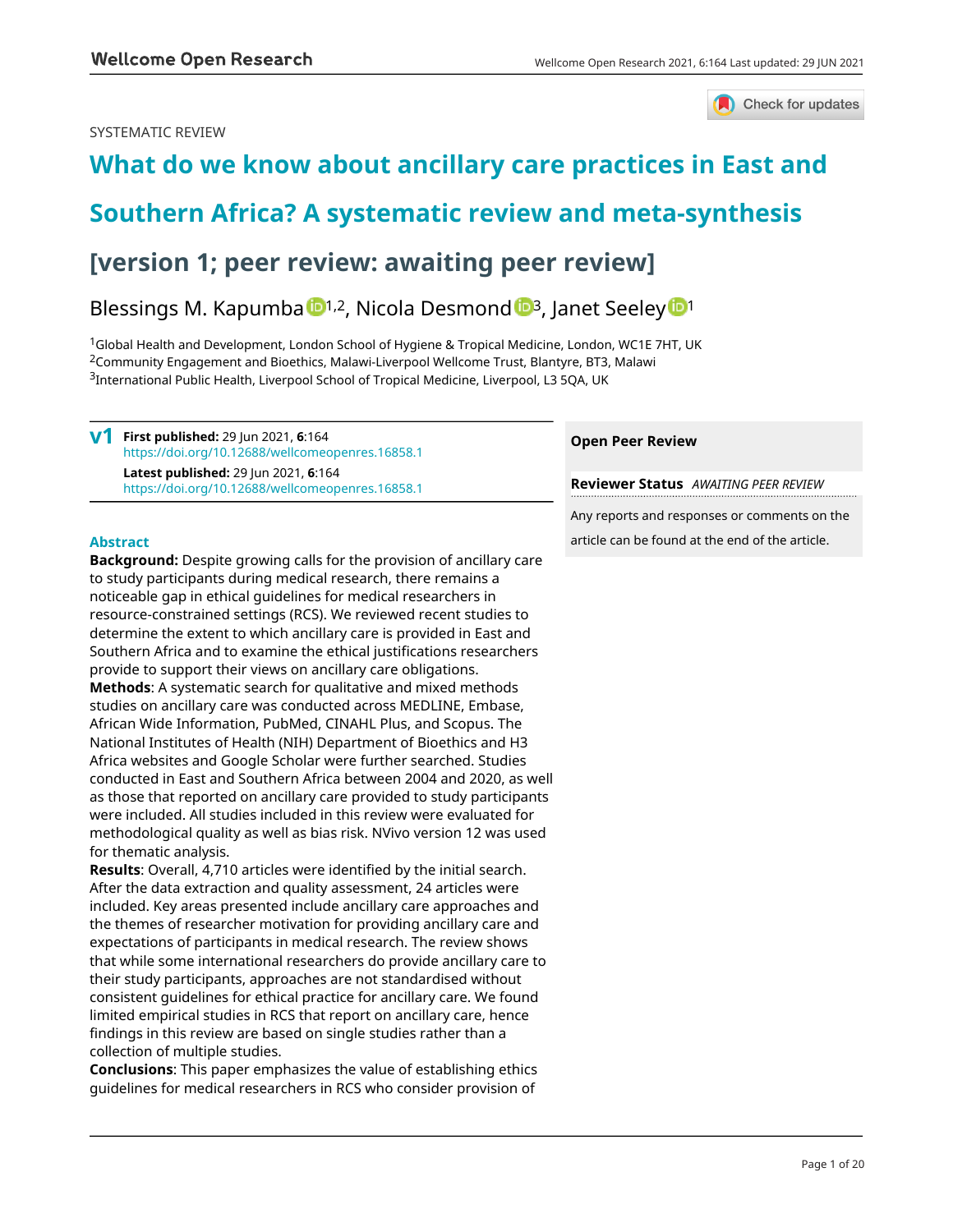ancillary care to their participants, and the need to account for these ethical guidelines in medical research.

## **Keywords**

Ancillary Care Practices, Medical Research, Meta-Synthesis, Research Participants, Resource Constrained Settings, East and Southern Africa

**Corresponding author:** Blessings M. Kapumba [\(bkapumba@mlw.mw\)](mailto:bkapumba@mlw.mw)

**Author roles: Kapumba BM**: Conceptualization, Data Curation, Formal Analysis, Methodology, Resources, Writing – Original Draft Preparation, Writing – Review & Editing; **Desmond N**: Conceptualization, Methodology, Resources, Supervision, Validation, Writing – Review & Editing; **Seeley J**: Conceptualization, Funding Acquisition, Methodology, Resources, Supervision, Validation, Writing – Review & Editing

**Competing interests:** No competing interests were disclosed.

**Grant information:** This work was supported by the Wellcome Trust [096527, <https://doi.org/10.35802/096527>; a Strategic Award to the Global Health Bioethics Network, administered by the London School of Hygiene and Tropical Medicine]. The funding body had no role in the design of the study and collection, analysis, and interpretation of data and in writing of the manuscript. *The funders had no role in study design, data collection and analysis, decision to publish, or preparation of the manuscript.*

**Copyright:** © 2021 Kapumba BM *et al*. This is an open access article distributed under the terms of the [Creative Commons Attribution](http://creativecommons.org/licenses/by/4.0/) [License](http://creativecommons.org/licenses/by/4.0/), which permits unrestricted use, distribution, and reproduction in any medium, provided the original work is properly cited.

**How to cite this article:** Kapumba BM, Desmond N and Seeley J. **What do we know about ancillary care practices in East and Southern Africa? A systematic review and meta-synthesis [version 1; peer review: awaiting peer review]** Wellcome Open Research 2021, **6**:164<https://doi.org/10.12688/wellcomeopenres.16858.1>

**First published:** 29 Jun 2021, **6**:164 <https://doi.org/10.12688/wellcomeopenres.16858.1>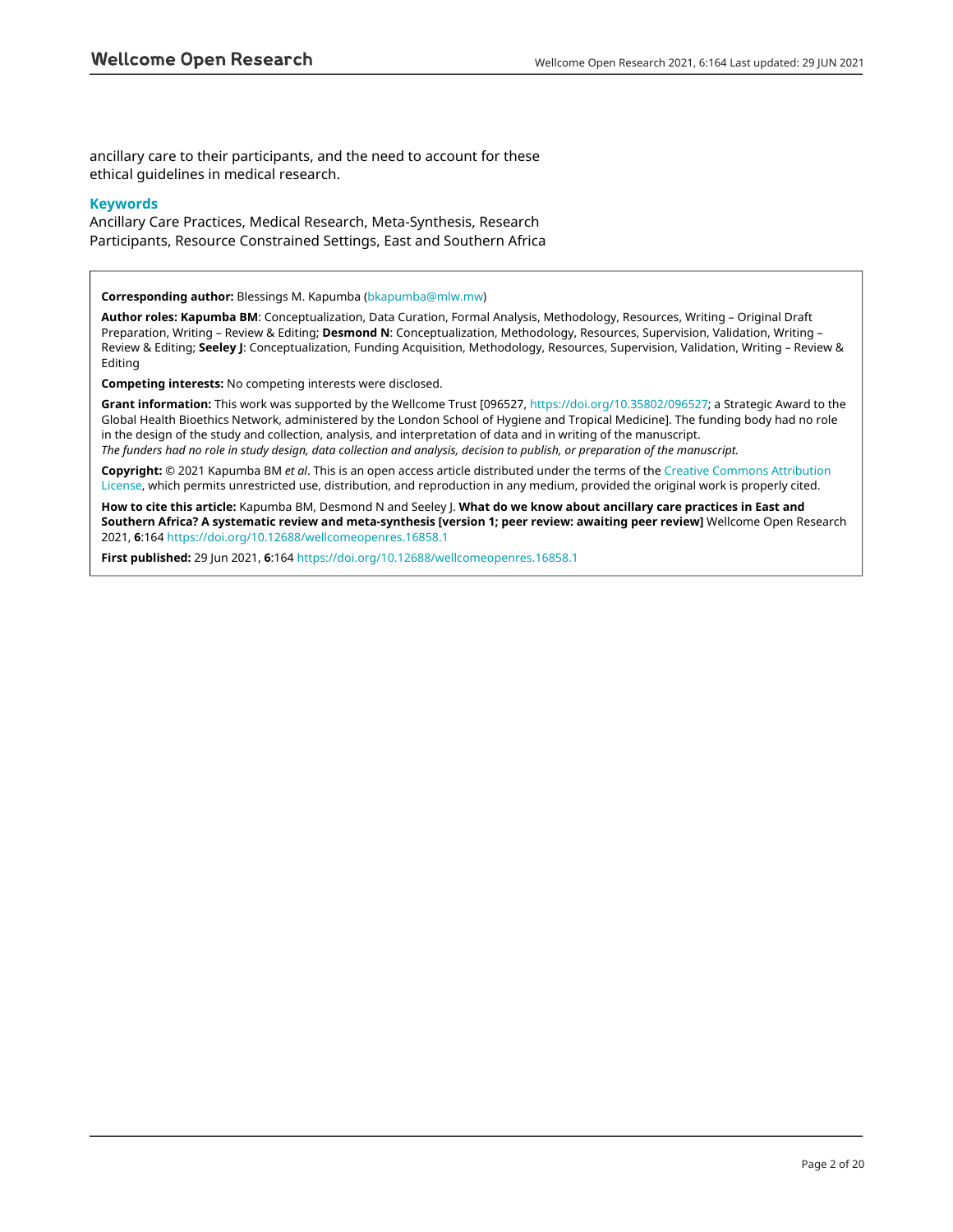RCS: Resource-constrained settings; LMICs: Low-and-Middle-Income Countries; PRISMA: Preferred Reporting Items for Systematic Reviews and Meta-Analyses; JBI-QARI: Joanna Briggs Institute Qualitative Assessment and Review Instrument; AMSTAR: A MeaSurement Tool to Assess Systematic Reviews

## **Introduction**

Providing care and support to study participants during medical research that is not in pursuit of the research scientific objectives, to prevent study-related harms, or address study-related injuries presents ethical challenges worldwide<sup>1</sup>. There remains a noticeable gap in research guidelines addressing medical researchers' obligations to provide additional or ancillary care in resource-constrained settings (RCS). Without clear guidance, how can and do researchers navigate and respond to the broader needs of ancillary care in RCS? The ethical imperative for provision of ancillary care during medical research has been documented and recommendations for the provision of such care are incorporated in ethical guidance such as the Council for International Organizations of Medical Sciences (CIOMS) in collaboration with the World Health Organization (WHO) and the Nuffield Council on Bioethics. These respectively state:

> *"when participants' health needs during and after research cannot be met by local health infrastructure or the participant's pre-existing health insurance, the researcher and sponsor must make prior arrangement for adequate care for participants with local health authorities, members of the communities from which persons are drawn, or nongovernmental organisations such as health advocacy groups"[2](#page-17-0)* .

> *"…during research, participants may develop an entirely unrelated condition. In some circumstances, it may be relatively easy for researchers to treat the condition or refer participants to a local health centre where treatment can be provided"[3](#page-17-0)* .

Despite the existence of such guidance and extensive discussion in the ethics literature<sup>4</sup>, how this care can be achieved in practice, particularly across populations that vary politically, socially, and culturally is a matter for debate. This debate is heightened in RCS, where individuals who volunteer to participate in research may have several unmet health needs. Participants in low- and middle-income countries (LMICs) often live in poverty, suffer disproportionately from high disease burdens, such as HIV, tuberculosis, and malaria, and are often limited to sub-standard health care systems<sup>[5](#page-17-0)</sup>. Even while health care services can be available within the local health care system, people are concerned about such services because of quality and costs<sup>6,7</sup>. Existing limitations in accessibility and affordability of health care services are compounded by ongoing structural inequalities in health access, education, and socioeconomic status, leading to poor health outcomes. These underlying and overlapping structural issues may influence research participation amongst those most in need in order for them to access effective health care provided as a component of research. Recognising these structural concerns in RCS, researchers encounter a variety of unmet health needs among

their research participants, many of whom will require medical care ancillary to the study $8$ . For example, a study on malaria may uncover other comorbidities like HIV or other infectious disease other than the condition under study. Despite recognition that additional health needs commonly arise amongst research participants, there is a lack of evidence as to how researchers actually respond when conducting research in RCS as well as questions as to their obligations to provide such care.

There is some evidence regarding the ethics of ancillary care in research conducted in developing countries $4,9,10$ . Some recent studies have reported on the obligations of medical researchers to provide ancillary care to their participants $11-13$ . While recognising these ethical obligations of ancillary care in medical research, researchers have argued that provision of ancillary care could unduly influence<sup>4,14,15</sup> or could be a form of structural coercion to participants<sup>16–18</sup> and also as one way of exploitation of vulnerable populations<sup>19–21</sup>. The challenge, however, is that while much research has been conducted on the ethics of ancillary care in the context of medical research, there is a lack of clarity of what ancillary care means and the concept remains insufficiently unpacked to guide medical research in RCS. Our focus in this paper is on this paucity of information on approaches to and applications of ancillary care provision in East and Southern Africa.

Using a mixed methods approach, including systematic review and meta-synthesis, we looked for evidence of information on ancillary care provision or provision of care to study participants during research. We carried out a review of studies conducted in East and Southern Africa, where structural inequalities are particularly salient, that reported some ancillary care or the need to provide ancillary care to study participants. We seek to answer the question: "what are the current practices of and factors that influence the provision of ancillary care during medical research in east and southern Africa?" Specifically, we aimed to ascertain the current evidence on the extent of provision of ancillary care in East and Southern Africa and to explore the ethical justifications researchers provide to support their views on ancillary care obligations.

#### **Methods**

A systematic search was conducted to synthesise published articles and researchers that have recently worked on medical research that involved the provision of care and support to study participants in East and Southern Africa were contacted in an attempt to obtain their published articles if not available online. This review included qualitative empirical studies, systematic reviews, and theoretical articles describing the ethics of ancillary care. The Preferred Reporting Items for Systematic Reviews and Meta-analyses (PRISMA)<sup>22,23</sup> guidelines were followed. Since this study utilised a secondary synthesis of data, which is already in the public domain, ethical approvals, and consent to participate were not necessary.

### Search strategy

A comprehensive electronic search strategy was conducted to identify all relevant published studies where the primary focus was to highlight the provision of care to study participants by medical researchers, the variety of forms of care provided,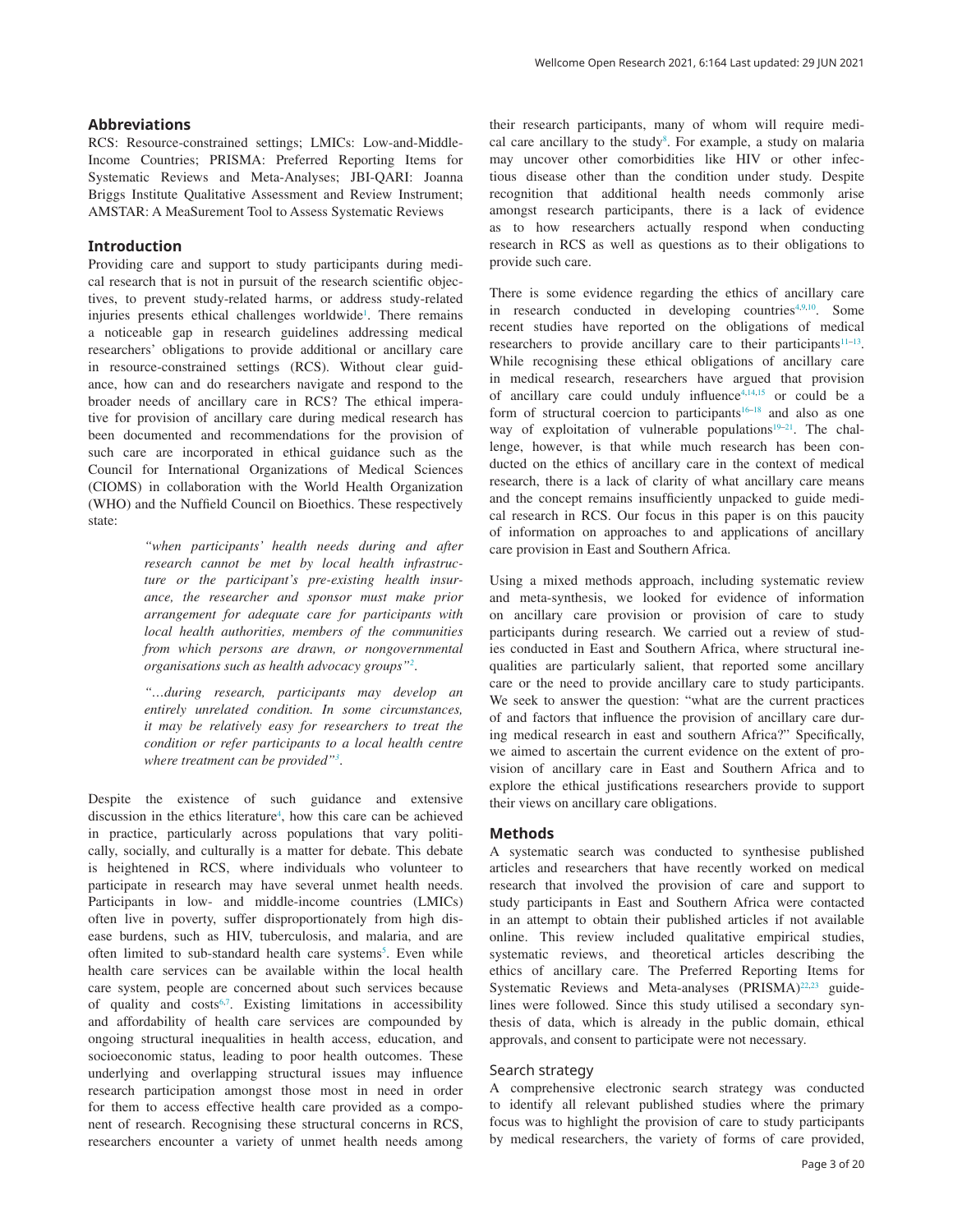and the ethical basis justifying care provision. The search covered the period between June 2004 and November 2020 to ensure that the studies' findings reflected the role of ancillary care in medical research established in 2004<sup>[1](#page-17-0)</sup> and reflect key information pertaining to current practices of ancillary care in RCS. Six databases were searched in November 2020. The initial search was conducted using a combination of index terms and text-based queries in [Ovid MEDLINE](https://www.wolterskluwer.com/en/solutions/ovid/ovid-medline-901?utm_landingPage=https://www.wolterskluwer.com/en/solutions/ovid/ovid-medline-901&utm_prevPage=https://www.google.com/). We used this as a primary search strategy to identify text words contained in the title and abstract as well as classify the appropriate MeSH terms to be used (Table 1).

The next step used identified keywords and index terms in five electronic databases: [Embase](https://www.wolterskluwer.com/en/solutions/ovid/903?utm_landingPage=https://www.wolterskluwer.com/en/solutions/ovid/ovid-medline-901&utm_prevPage=https://www.google.com/) via Ovid® host, [African Wide](https://www.ebsco.com/products/research-databases/africa-wide-information)  [Information](https://www.ebsco.com/products/research-databases/africa-wide-information) via EBSCO host, [PubMed](https://pubmed.ncbi.nlm.nih.gov/), [CINAHL Plus](https://www.ebsco.com/products/research-databases/cinahl-plus), and Scopus, [Table 2.](#page-5-0) A search string involving relevant key words and possible variations was constructed based on the domain (medical and behavioural research in RCS) and practices (provision of ancillary care to study participants). The search strategy was readjusted several times for comprehensive and updated retrieval. The National Institutes of Health (NIH) Department of Bioethics, Human Heredity and Health in Africa (H3 Africa) and Google Scholar websites were added to the search. The

## reference lists of all studies potentially eligible for inclusion were screened to elicit additional relevant articles. If the full-text article was not available online, one attempt was made to contact the author, and if no response was received the article was excluded.

## Study selection and eligibility criteria

The database search was initially conducted against a broad inclusion criterion by the first reviewer (BK) and was focused on the title and abstract of the articles. All articles identified to be potentially eligible for inclusion in this study were obtained in full texts. BK then conducted full-text article screening to identify studies that met the following inclusion criteria:

- Qualitative empirical study, systematic review or theoretical article
- *Published between June 2004 and November 2020*
- *Related to the domain of medical research involving human subjects conducted in East and Southern Africa*
- *Providing narratives on the ethics of ancillary care provision and experiences in RCS*

#### **Table 1. Systematic review MEDLINE full search strategy.**

#### **Database: Ovid MEDLINE(R) and Epub Ahead of Print, In-Process & Other Non-Indexed Citations, Daily and Versions(R) <1946 to November 23, 2020> Ancillary care** 1 2 3 4 5 6 7 8 9 10 ancillary.mp. additional.mp. practice\*.mp. care.mp. service\*.mp. exp "Delivery of Health Care"/ (additional adj5 care).mp. (additional adj5 service\*).mp. (additional adj5 practice\*).mp. Ancillary Care, Research/ **Forms of ancillary care** 1 treat\*.mp. [mp=title, abstract, original title, name of substance word, subject heading word, floating sub-heading word, keyword heading word, organism supplementary concept word, protocol supplementary concept word, rare disease supplementary concept word, unique identifier, synonyms]

 $\overline{\mathcal{L}}$ (referral\* or refer or referred).mp. [mp=title, abstract, original title, name of substance word, subject heading word, floating sub-heading word, keyword heading word, organism supplementary concept word, protocol supplementary concept word, rare disease supplementary concept word, unique identifier, synonyms]

3 "Referral and Consultation"/

- 4 (consulted or consultation\* or consult?).mp. [mp=title, abstract, original title, name of substance word, subject heading word, floating sub-heading word, keyword heading word, organism supplementary concept word, protocol supplementary concept word, rare disease supplementary concept word, unique identifier, synonyms]
- 5 insurance. mp. [mp=title, abstract, original title, name of substance word, subject heading word, floating sub-heading word, keyword heading word, organism supplementary concept word, protocol supplementary concept word, rare disease supplementary concept word, unique identifier, synonyms]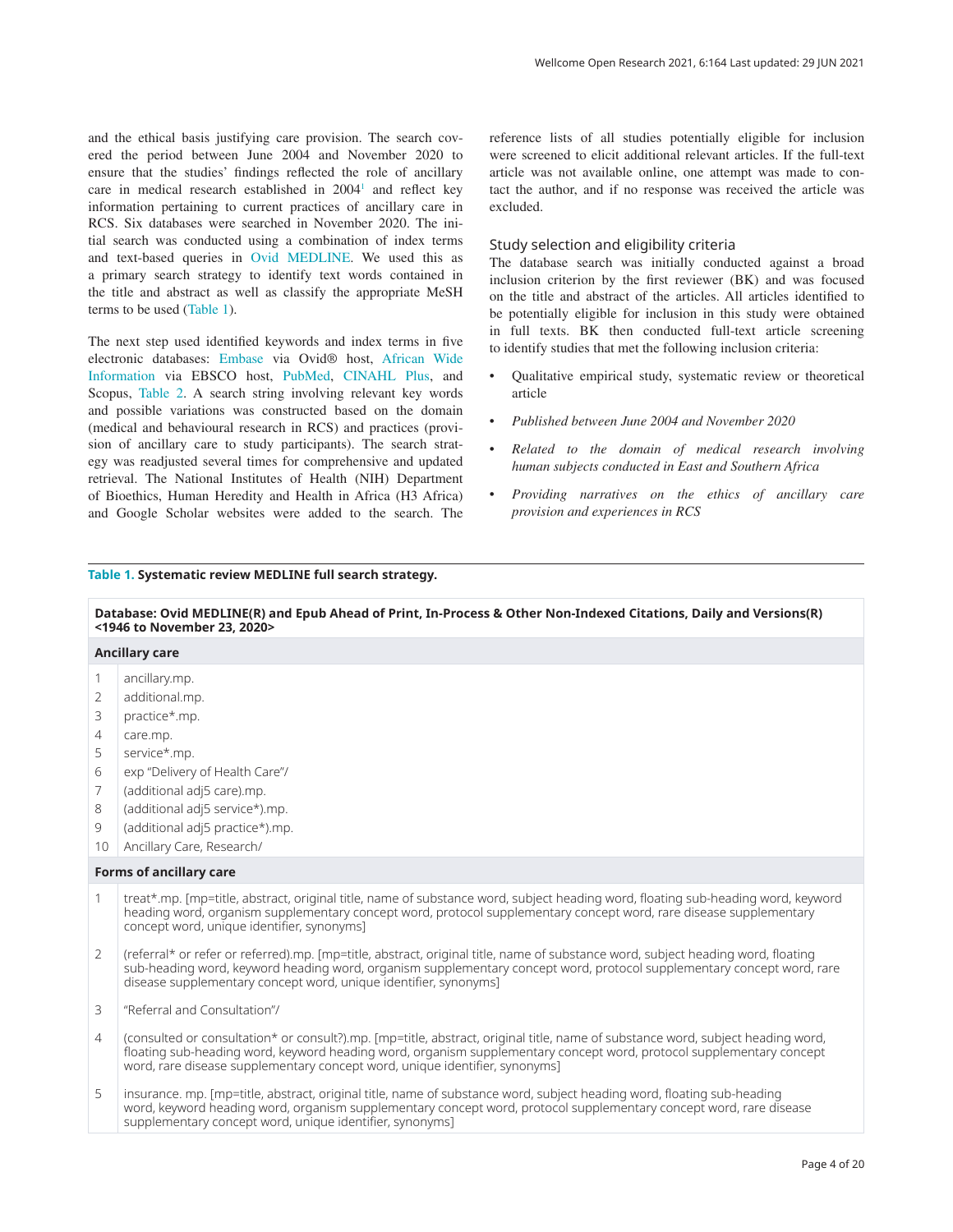#### **Ethics of ancillary care**

- 1 ethic\*.mp. [mp=title, abstract, original title, name of substance word, subject heading word, floating sub-heading word, keyword heading word, organism supplementary concept word, protocol supplementary concept word, rare disease supplementary concept word, unique identifier, synonyms]
- 2 exp Ethics/
- 3 moral\*.mp. [mp=title, abstract, original title, name of substance word, subject heading word, floating sub-heading word, keyword heading word, organism supplementary concept word, protocol supplementary concept word, rare disease supplementary concept word, unique identifier, synonyms]
- 4 social.mp. [mp=title, abstract, original title, name of substance word, subject heading word, floating sub-heading word, keyword heading word, organism supplementary concept word, protocol supplementary concept word, rare disease supplementary concept word, unique identifier, synonyms]
- 5 obligation\*.mp [mp=title, abstract, original title, name of substance word, subject heading word, floating sub-heading word, keyword heading word, organism supplementary concept word, protocol supplementary concept word, rare disease supplementary concept word, unique identifier, synonyms]
- 6 responsib\*.mp [mp=title, abstract, original title, name of substance word, subject heading word, floating sub-heading word, keyword heading word, organism supplementary concept word, protocol supplementary concept word, rare disease supplementary concept word, unique identifier, synonyms]
- 7 dut\*.mp [mp=title, abstract, original title, name of substance word, subject heading word, floating sub-heading word, keyword heading word, organism supplementary concept word, protocol supplementary concept word, rare disease supplementary concept word, unique identifier, synonyms]

#### **Behavioral and medical research**

- 1 (medical or health-related or biomedical).mp. [mp=title, abstract, original title, name of substance word, subject heading word, floating sub-heading word, keyword heading word, organism supplementary concept word, protocol supplementary concept word, rare disease supplementary concept word, unique identifier, synonyms]
- 2 (behavioral or social).mp. [mp=title, abstract, original title, name of substance word, subject heading word, floating sub-heading word, keyword heading word, organism supplementary concept word, protocol supplementary concept word, rare disease supplementary concept word, unique identifier, synonyms]
- 3 researche\*,mp. [mp=title, abstract, original title, name of substance word, subject heading word, floating sub-heading word, keyword heading word, organism supplementary concept word, protocol supplementary concept word, rare disease supplementary concept word, unique identifier, synonyms]
- 4 (clinical trials or observation\* studies or cohort studies).mp. [mp=title, abstract, original title, name of substance word, subject heading word, floating sub-heading word, keyword heading word, organism supplementary concept word, protocol supplementary concept word, rare disease supplementary concept word, unique identifier, synonyms]

#### **East and Southern Africa**

- 1 LMIC/
- 2 south africa\*.mp. [mp=title, abstract, original title, name of substance word, subject heading word, floating sub-heading word, keyword heading word, organism supplementary concept word, protocol supplementary concept word, rare disease supplementary concept word, unique identifier, synonyms]
- 3 South Africa/
- 4 malawi\*.mp. [mp=title, abstract, original title, name of substance word, subject heading word, floating sub-heading word, keyword heading word, organism supplementary concept word, protocol supplementary concept word, rare disease supplementary concept word, unique identifier, synonyms]
- 5 Malawi/
- 6 east\* africa\*.mp. [mp=title, abstract, original title, name of substance word, subject heading word, floating sub-heading word, keyword heading word, organism supplementary concept word, protocol supplementary concept word, rare disease supplementary concept word, unique identifier, synonyms]
- 7 exp Africa, Eastern/
- 8 exp Africa, Southern/
- 9 southern africa\*.mp. [mp=title, abstract, original title, name of substance word, subject heading word, floating sub-heading word, keyword heading word, organism supplementary concept word, protocol supplementary concept word, rare disease supplementary concept word, unique identifier, synonyms]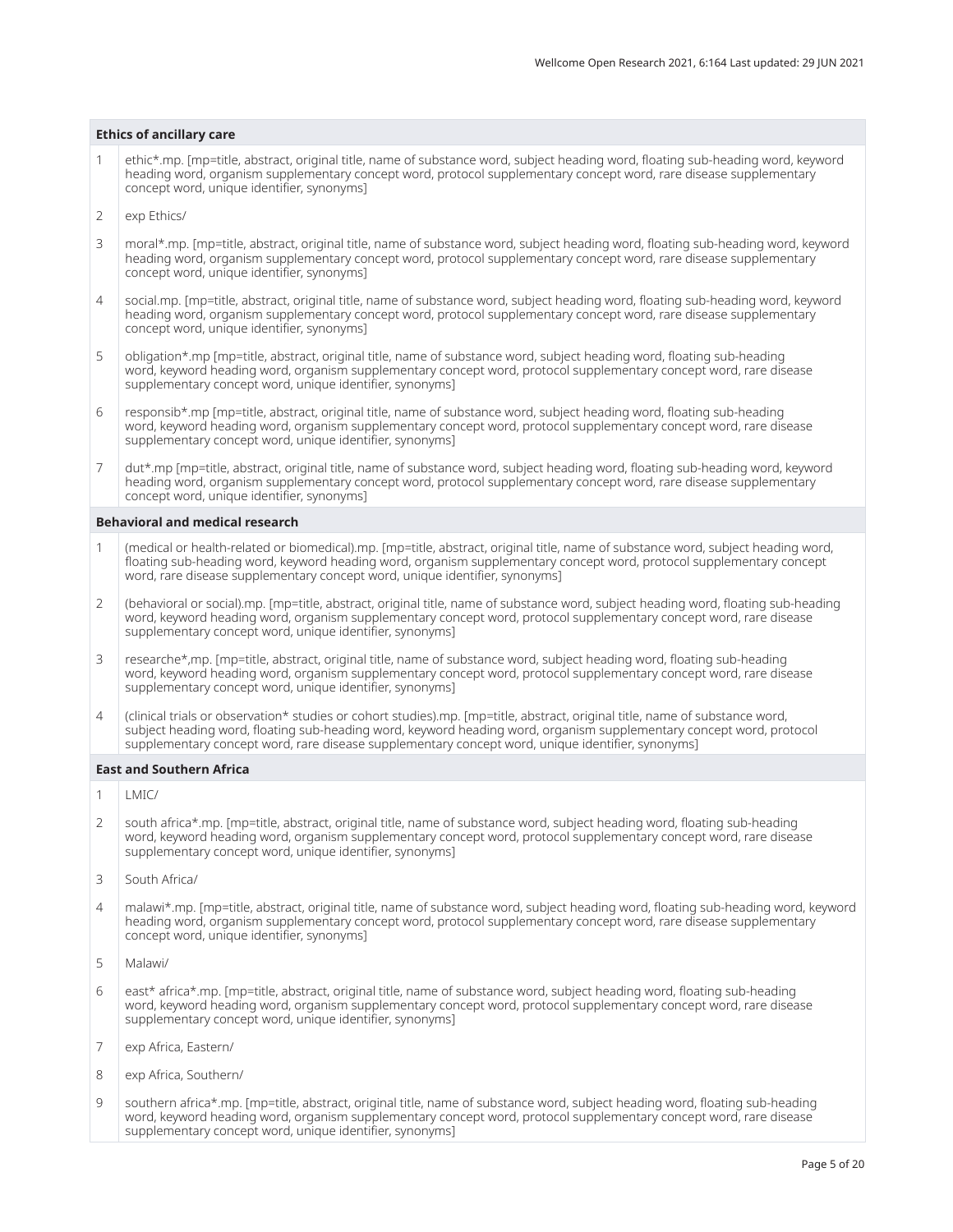| 1. | <b>Type of literature</b> | <b>Source</b>                                                          |
|----|---------------------------|------------------------------------------------------------------------|
| a  | Published materials       | <b>MEDLINE</b>                                                         |
|    |                           | <b>EMBASE</b>                                                          |
|    |                           | African Wide Information                                               |
|    |                           | PubMed                                                                 |
|    |                           | <b>CINAHL Plus</b>                                                     |
|    |                           | Scopus                                                                 |
| b  | Grey Literature           | Google Scholar                                                         |
|    |                           | NIH - the department of Bioethics                                      |
|    |                           | H3 Africa                                                              |
| 2. | <b>Search Terms</b>       |                                                                        |
|    |                           | ancillary OR additional AND care OR treatment OR services              |
|    |                           | obligation OR responsibilities OR duties AND researcher                |
|    |                           | behavioural OR medical OR health related AND research OR studies       |
|    |                           | LMIC OR sub-Saharan Africa OR southern Africa OR east Africa OR Malawi |
|    |                           | ethics                                                                 |

<span id="page-5-0"></span>**Table 2. Summary of the search strategy used for the review.**

*• Reporting ancillary care practices, including the provision of standard of care to research participants additional to study related care. Clinical trials, observational studies, and prospective cohort studies that report on provision of ancillary care as part of the trial, either formally or informally were eligible*.

Studies were excluded if they were published prior to 2004 and not in English; if they documented or reported provision of care or support to study participants as part of the study; if conducted in high-resource settings; if they were opinion or commentary papers and workshop or meeting reports; and if there was no clear statement on the study setting.

#### Quality appraisal

Methodological rigor was achieved through three independent reviewers (BK, ND and JS) critically appraising the methodological quality of the included studies. All potentially eligible studies were appraised and scored for methodological quality according to the Joanna Briggs Institute critical appraisal checklist for qualitative studies  $(BI-QARI)^{24,25}$  $(BI-QARI)^{24,25}$  $(BI-QARI)^{24,25}$ . Compared to other commonly used tools, the domains examined in this tool have been found to be more coherent and sensitive to assessment of quality, [Table 3](#page-6-0). The quality assessment was used not as a basis to exclude studies but rather to: (1) ascertain the relative contribution of each study to the overall synthesis and (2) assess the methodological rigour of each study as part of a process of assessing confidence in the review findings as well as to assess risk of bias<sup>[26,27](#page-18-0)</sup>.

The JBI-QARI 10 questions were applied to each individual paper and an aggregate score was calculated ([Table 4](#page-6-0)). For systematic reviews and theoretical studies, we applied the AMSTAR 2 (a measurement tool to assess systematic reviews) $28$ checklist based on the 16 items [\(Table 5](#page-7-0) and [Table 6\)](#page-7-0).

Any disagreements that arose between reviewers were resolved through discussion with at least one other member of the research team. Team meetings were used to achieve a shared and consistent approach in operationalising the domains in the tools and inclusion of studies.

#### Data extraction

Details of each of the included papers were imported into a 2016 Microsoft Excel® (Microsoft Corporation, Redmond, WA, USA) file and duplicate articles were removed. Data extraction of study characteristics was primarily undertaken by one reviewer (BK); however, a second and third reviewer (ND and JS) randomly selected papers and double-checked the extractions for accuracy. In addition, the team had regular meetings to discuss any uncertainties, to ensure consistency of the approach and to agree definitions.

Portable Document Format files of all the included papers were then imported into [NVivo](https://www.qsrinternational.com/nvivo-qualitative-data-analysis-software/home) 12 (QSR International, Warrington, UK) software and the "methods and results" sections were coded and analysed. If relevant information was located in other parts of the papers (for example, the background or discussion sections), these were also coded. Each relevant full-text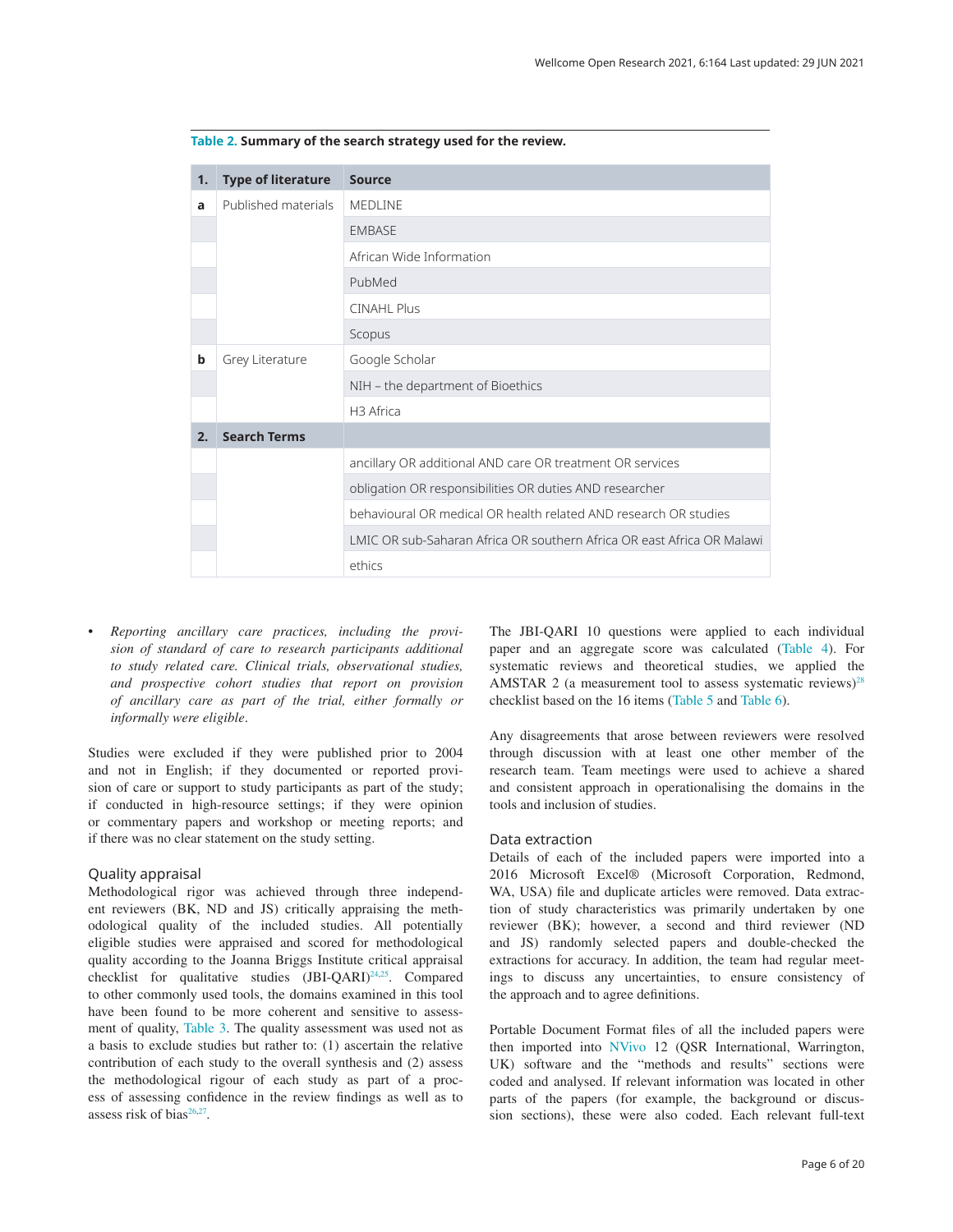<span id="page-6-0"></span>**Table 3. Critical appraisal checklist for qualitative studies.** Y=yes, N=no, U=unclear/unsure, P=partially.

|     | <b>Question</b>                                                                                                                                    | N | U            |  |
|-----|----------------------------------------------------------------------------------------------------------------------------------------------------|---|--------------|--|
| 1.  | Is there congruity between the stated philosophical perspective and the research methodology?                                                      |   |              |  |
| 2.  | Is there congruity between the research methodology and the research question or objectives?                                                       |   |              |  |
| 3.  | Is there congruity between the research methodology and the methods used to collect data?                                                          |   |              |  |
| 4.  | Is there congruity between the research methodology and the representation and analysis of data?                                                   |   |              |  |
| 5.  | Is there congruity between the research methodology and the interpretation of results?                                                             |   | П            |  |
| 6.  | Is there a statement locating the researcher culturally or theoretically?                                                                          |   |              |  |
| 7.  | Is the influence of the researcher on the research, and vice-versa, addressed?                                                                     | г | $\mathbf{I}$ |  |
| 8.  | Are participants, and their voices, adequately represented?                                                                                        |   |              |  |
| 9.  | Is the research ethical according to current criteria or, for recent studies, and is there evidence of ethical<br>approval by an appropriate body? |   |              |  |
| 10. | Do the conclusions drawn in the research report flow from the analysis, or interpretation, of the data?                                            |   |              |  |

## **Table 4. JB-QARI quality assessment score.**

| <b>Study</b>                 |              | Question       |   |              |              |              |              |              |              |              | <b>Score</b> | Quality | <b>Richness:</b> | <b>Publication</b> | <b>Relevance:</b>      |
|------------------------------|--------------|----------------|---|--------------|--------------|--------------|--------------|--------------|--------------|--------------|--------------|---------|------------------|--------------------|------------------------|
|                              | $\mathbf{1}$ | $\overline{2}$ | 3 | 4            | 5            | 6            | 7            | 8            | 9            | 10           |              | band    | thick or<br>thin | type               | high, medium<br>or low |
| Barsdorf et al., 2010        | Y            | Y              | Υ | Y            | Y            | $\mathsf{N}$ | $\mathsf{P}$ | Y            | Y            | Y            | 8.5          | high    | thick            | journal            | high                   |
| Chou et al., 2007            | Y            | Y              |   | Y            | Y            | P            | Y            | U            | U            | $\mathsf{P}$ | 8            | high    | thick            | journal            | high                   |
| Devries et al., 2015         | Y            | U              | Υ | U            | Y            | $\mathsf{N}$ | Y            | U            | Y            | N            | 7            | high    | thick            | journal            | high                   |
| Essack et al., 2010          | Y            | $\mathsf{P}$   | Y | N            | $\cup$       | P            | $\cup$       | U            | Y            | $\mathbb N$  | 5.5          | low     | thin             | journal            | low                    |
| Gooding et al., 2018         | Y            | Y              | P | U            | $\cup$       | Υ            | $\mathbb N$  | Υ            | P            | $\mathbb N$  | 6            | medium  | thick            | journal            | medium                 |
| Kamuya et al., 2013          | Y            | $\mathsf{P}$   | Υ | Y            | Y            | $\mathsf{P}$ | Y            | U            | Y            | $\mathsf{P}$ | 8            | high    | thick            | journal            | high                   |
| Kamuya et al., 2014          | Y            | $\hbox{N}$     | Υ | $\mathsf{P}$ | $\mathsf{P}$ | Υ            | $\mathsf{P}$ | Y            | Y            | U            | 7            | high    | thick            | journal            | high                   |
| Lairumbi et al., 2012        | Y            | Y              | Y | $\mathsf{N}$ | Y            | $\mathsf{N}$ | Y            | $\mathsf{N}$ | Y            | $\mathbb N$  | 6            | medium  | thick            | journal            | medium                 |
| Mfutso-Bengo et al.,<br>2008 | Y            | Y              | Y | $\cup$       | Y            | P            | $\mathsf{P}$ | $\cup$       | Y            | $\mathbb N$  | 7            | high    | thick            | journal            | high                   |
| Mfutso-Bengo et al.,<br>2015 | Y            | Y              | Υ | Y            | $\mathsf{P}$ | $\cup$       | $\cup$       | $\cup$       | Y            | $\mathbb N$  | 7.5          | high    | thick            | journal            | medium                 |
| Mtunthama et al., 2008       | Y            | P              | Y | Y            | Y            | P            | Y            | $\cup$       | Y            | $\mathsf{P}$ | 8            | high    | thick            | journal            | high                   |
| Nkosi et al., 2020           | Y            | Y              |   | Y            | Y            | Y            | $\cup$       | $\cup$       | Y            | $\mathsf{P}$ | 8.5          | high    | thick            | journal            | high                   |
| Pratt and Hyder, 2018        | Y            | Y              | Υ | $\mathsf{P}$ | $\mathsf{P}$ | Υ            | $\mathsf{P}$ | U            | $\mathsf{N}$ | $\mathbb N$  | 6            | medium  | thin             | journal            | low                    |
| Ramjee et al., 2010          | Y            | U              | Y | U            | Y            | $\mathsf{N}$ | Y            | U            | Y            | U            | 7.5          | high    | thick            | journal            | high                   |
| Sullivan et al., 2020        | Y            | Y              | Υ | Y            | Υ            | U            | $\cup$       | $\cup$       | Υ            | Y            | 8.5          | high    | thick            | journal            | high                   |
| Vreeman et al., 2012         | Y            | Y              |   | N            | U            | P            | Y            | Y            | Y            | Y            | 8            | High    | thick            | journal            | high                   |
| Ward et al., 2018            | Y            | U              | Y | U            | Y            | Y            | $\mathbb N$  | Y            | Y            | $\mathbb N$  | 7            | high    | thick            | journal            | medium                 |

Key: Y=yes, N=no, U=unclear/unsure, P=partial

**Note:** The questions refer to those in the JBI-QARI, *Table 3*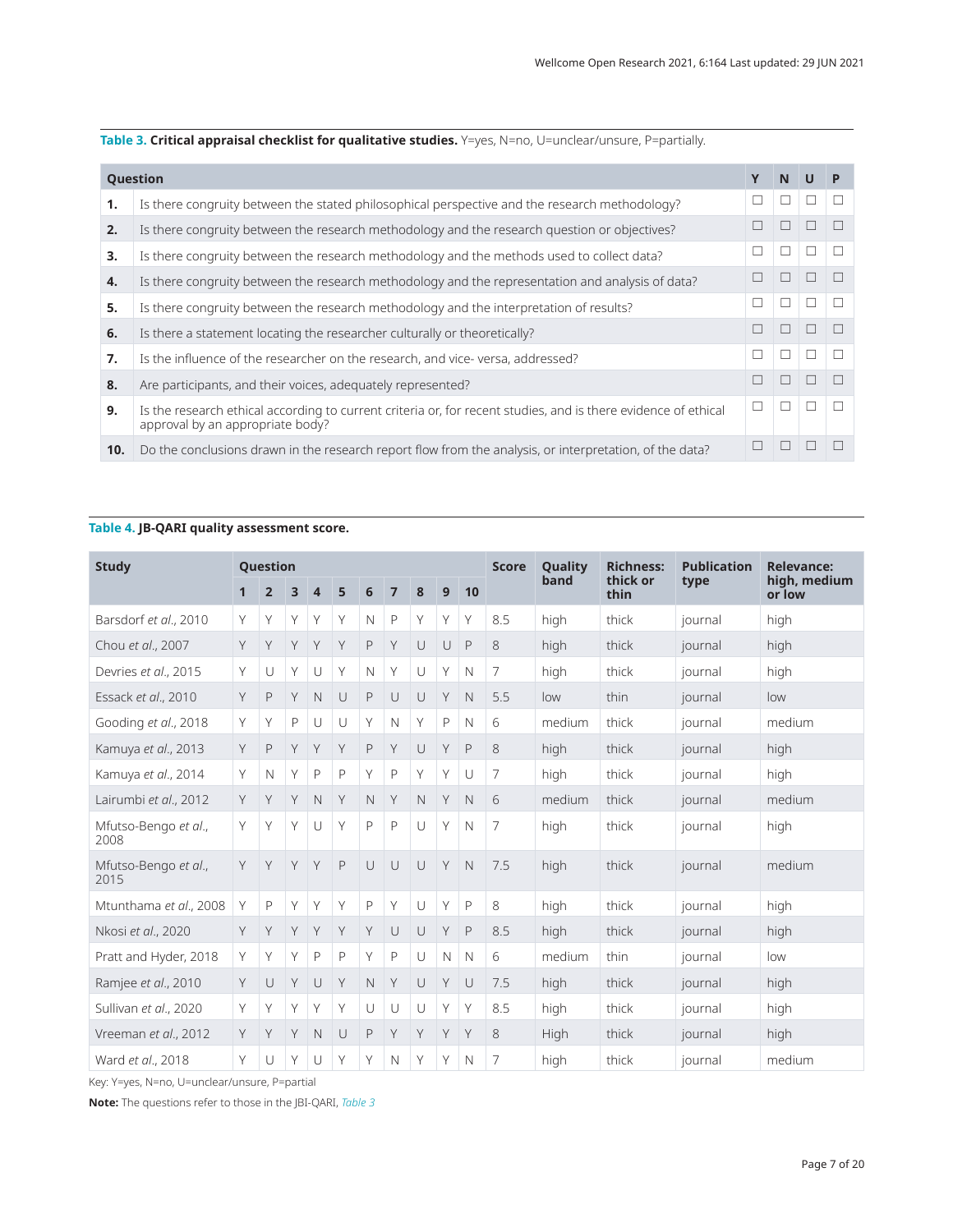<span id="page-7-0"></span>**Table 5. AMSTAR 2 - a critical appraisal tool for systematic reviews.** Y=yes, P=partially, N=no, NA=not applicable, PICO=population, intervention, comparator group, outcome.

|                 | <b>Question</b>                                                                                                                                                                                                    | Y      | P      | N | <b>NA</b> |
|-----------------|--------------------------------------------------------------------------------------------------------------------------------------------------------------------------------------------------------------------|--------|--------|---|-----------|
| 1               | Did the research questions and inclusion criteria for the review include the components of PICO?                                                                                                                   | ⊔      | □      | П | П         |
| $\overline{2}$  | Did the report of the review contain an explicit statement that the review methods were established prior to<br>the conduct of the review and did the report justify any significant deviations from the protocol? | П      |        | П | П         |
| 3               | Did the review authors explain their selection of the study designs for inclusion in the review?                                                                                                                   | $\Box$ | □      | □ | □         |
| $\overline{4}$  | Did the review authors use a comprehensive literature search strategy?                                                                                                                                             | П      | П      | П | П         |
| 5               | Did the review authors perform study selection in duplicate?                                                                                                                                                       | П      | П      | П | П         |
| 6               | Did the review authors perform data extraction in duplicate?                                                                                                                                                       | П      | П      | П | $\Box$    |
| $\overline{7}$  | Did the review authors provide a list of excluded studies and justify the exclusions?                                                                                                                              | П      | $\Box$ | П | $\Box$    |
| 8               | Did the review authors describe the included studies in adequate detail?                                                                                                                                           | $\Box$ | П      | П | П         |
| 9               | Did the review authors use a satisfactory technique for assessing the risk of bias (RoB) in individual studies<br>that were included in the review?                                                                | П      | П      | П | П         |
| 10 <sup>1</sup> | Did the review authors report on the sources of funding for the studies included in the review?                                                                                                                    | П      | П      | П | П         |
| 11              | If meta-analysis was performed did the review authors use appropriate methods for statistical combination<br>of results?                                                                                           | П      | □      | П | $\Box$    |
| 12              | If meta-analysis was performed, did the review authors assess the potential impact of RoB in individual<br>studies on the results of the meta-analysis or other evidence synthesis?                                | П      |        | ш | г         |
| 13              | Did the review authors account for RoB in individual studies when interpreting/ discussing the results of the<br>review?                                                                                           | П      | П      | П | П         |
| 14              | Did the review authors provide a satisfactory explanation for, and discussion of, any heterogeneity observed<br>in the results of the review?                                                                      | П      | П      | П | П         |
| 15              | If they performed quantitative synthesis did the review authors carry out an adequate investigation of<br>publication bias (small study bias) and discuss its likely impact on the results of the review?          | П      | П      | П | П         |
| 16              | Did the review authors report any potential sources of conflict of interest, including any funding they<br>received for conducting the review?                                                                     | П      |        | П |           |

## **Table 6. AMSTAR 2 quality assessment score.** P=partially.

| <b>Study</b>                          | inclusion<br>৵<br>Question | Protocol | design<br><b>Study</b> | strategy<br>Search | selection<br>Study | extraction<br>Data | <b>Exclusion reasons</b> | details<br>Inclusion | risk of bias<br>Assess | source<br>Funding | method<br>Analysis | nalysis<br>ā<br>S<br>bias<br>$\delta$<br><b>Risk</b> | bias<br>$\overline{\sigma}$<br>Risk | heterogeneity<br><b>Discuss</b> | bias<br>Publication | of interest<br>Conflict |
|---------------------------------------|----------------------------|----------|------------------------|--------------------|--------------------|--------------------|--------------------------|----------------------|------------------------|-------------------|--------------------|------------------------------------------------------|-------------------------------------|---------------------------------|---------------------|-------------------------|
| Chilengi, 2009                        | P                          | P        | Yes                    | <b>No</b>          | <b>No</b>          | No                 | <b>No</b>                | <b>No</b>            | <b>No</b>              | No                | <b>No</b>          | N/A                                                  | N/A                                 | Yes                             | Yes                 | Yes                     |
| Cohen et al., 2009                    | Yes                        | Yes      | Yes                    | Yes                | Yes                | Yes                | Yes                      | Yes                  | Yes                    | <b>No</b>         | Yes                | N/A                                                  | N/A                                 | <b>Yes</b>                      | <b>Yes</b>          | <b>Yes</b>              |
| Embleton et al., 2015                 | P                          | P        | Yes                    | <b>No</b>          | <b>No</b>          | <b>No</b>          | <b>No</b>                | <b>No</b>            | <b>No</b>              | Yes               | <b>No</b>          | N/A                                                  | N/A                                 | Yes                             | Yes                 | Yes                     |
| Ngongo et al., 2012                   | Yes                        | Yes      | Yes                    | Yes                | Yes                | Yes                | Yes                      | Yes                  | Yes                    | Yes               | Yes                | N/A                                                  | N/A                                 | Yes                             | <b>Yes</b>          | Yes                     |
| <b>Oduwo and Edwards,</b><br>2014     | Yes                        | Yes      | Yes                    | Yes                | Yes                | Yes                | Yes                      | Yes                  | Yes                    | Yes               | Yes                | N/A                                                  | N/A                                 | Yes                             | Yes                 | Yes                     |
| <b>Richards and</b><br>Helmchen, 2013 | P                          | P        | <b>Yes</b>             | <b>No</b>          | <b>No</b>          | <b>No</b>          | <b>No</b>                | <b>No</b>            | <b>No</b>              | <b>No</b>         | <b>No</b>          | N/A                                                  | N/A                                 | Yes                             | <b>Yes</b>          | <b>Yes</b>              |
| <b>Stunkel and Grady,</b><br>2011     | Yes                        | Yes      | Yes                    | Yes                | Yes                | Yes                | Yes                      | Yes                  | Yes                    | Yes               | Yes                | N/A                                                  | N/A                                 | Yes                             | Yes                 | Yes                     |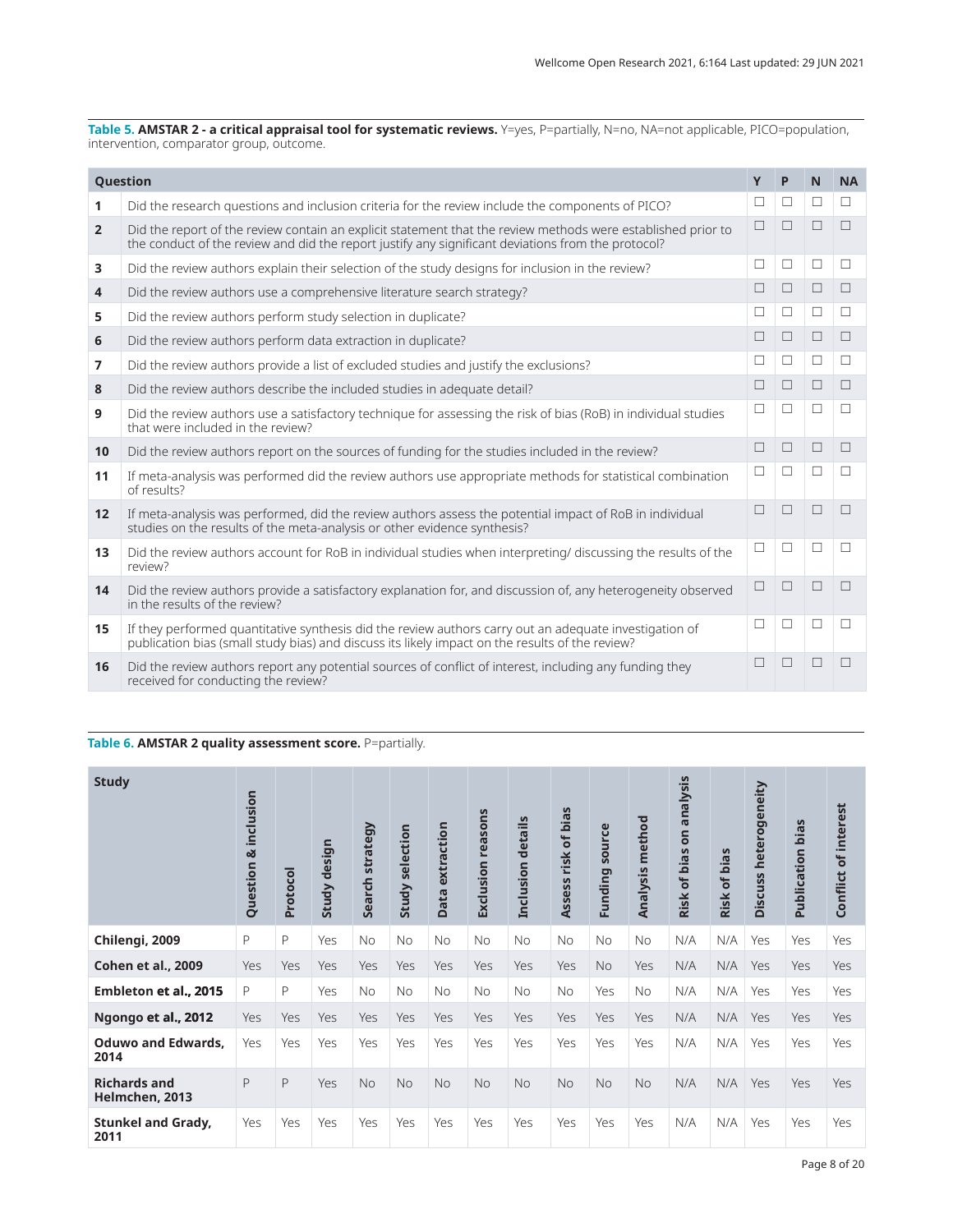paper was analysed, and key details were recorded including year of publication, country in which the study was conducted, methods used, the phenomenon of interest, and target population. Furthermore, note was made of funding sources and any potential conflict of interest. Only qualitative data were extracted, whatever the type of research method used (qualitative or systematic reviews).

#### Data synthesis

The review followed the principles of a thematic synthesis approach as described by Thomas *et al.*[29,30](#page-18-0). This process involved the aggregation of findings and categories to generate a set of synthesised statements that represented aggregation through categorisation of findings related in meaning by all the three reviewers (BK, ND, and JS). We followed the three stages outlined in thematic synthesis theory: (i) coding text from the methods, findings, and discussion sections of the included studies line-by-line; (ii) organising free codes into related

areas to structure descriptive themes to capture meaning; and  $(iii)$  developing analytical themes<sup>[31](#page-18-0)</sup>. The themes for synthesis were predefined from the research questions that guided the coding, and then additional themes emerged as the data was examined. The outcome of coding was verified and discussed by BK with ND and JS to check for clarity, consistency and understanding. Each study was read several times to ensure that all texts relating to provision of care or support to study participants were integrated. The concepts were examined for similarities and differences and grouped together based on shared meanings to create new codes, and then organised into a set of descriptive themes $32$ .

### **Results**

The electronic search across all databases yielded a total of 4,710 references of which 3,469 unique articles remained after removal of duplicates, Figure 1. All 3,469 were screened by title and abstract. A total of 3,379 articles that did not meet the



**Figure 1. Prisma flow diagram – identification of relevant studies.**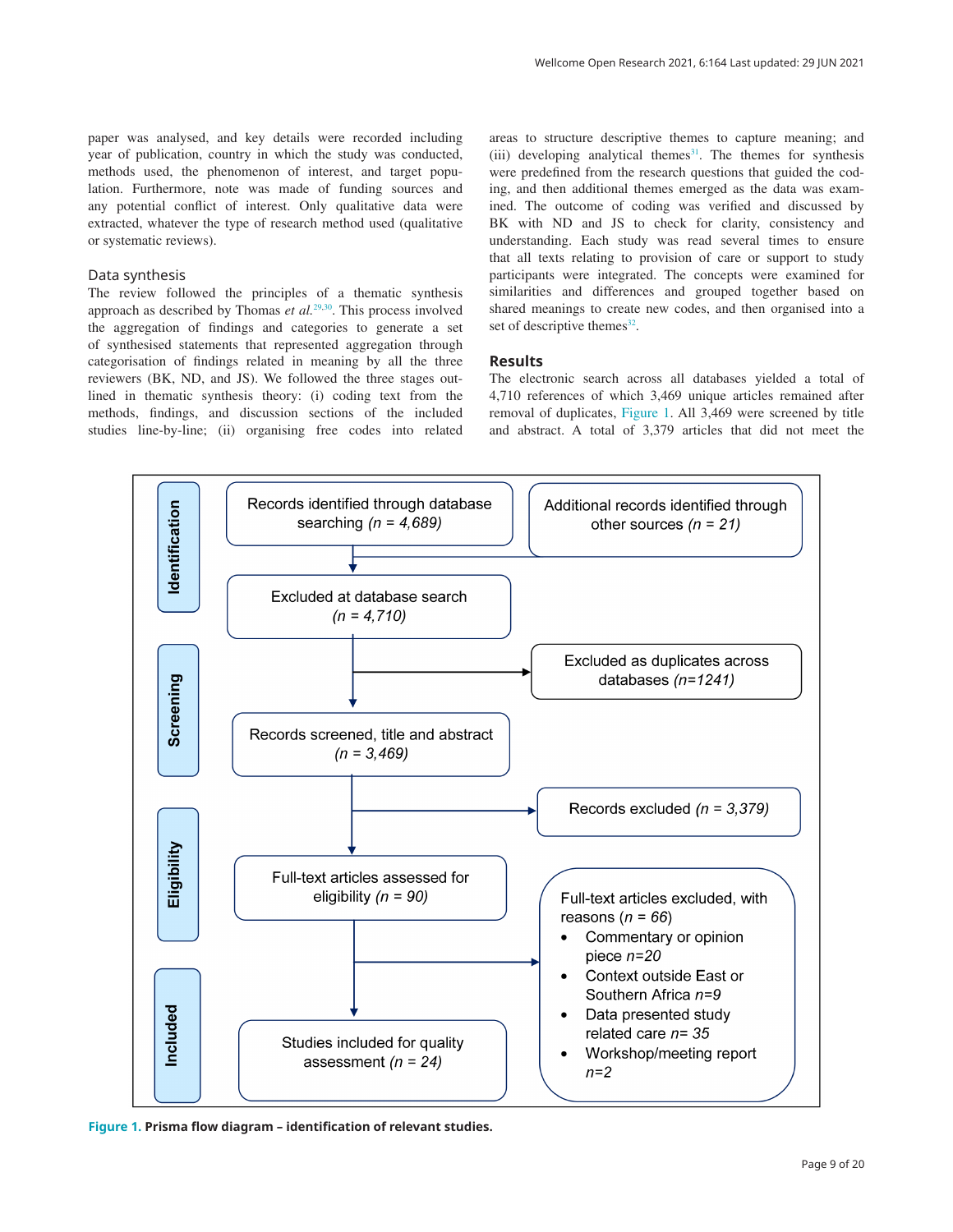inclusion criteria were removed during screening. Of the 90 full-text articles screened, 66 were excluded: 20 were opinion or commentary papers, 9 were conducted outside East and Southern Africa, 35 reported provision of care that was related to the study (not ancillary), and 2 were workshop or meeting reports. The remaining 24 articles met the inclusion criteria and were included in the quality assessment.

#### Characteristics of included studies

All of the studies reported in the review were conducted in East and Southern African settings: Kenya (*n*=6)<sup>33-38</sup>, Uganda  $(n=2)^{39,40}$ , Malawi  $(n=5)^{41-45}$ , South Africa  $(n=4)^{46-49}$ , Tanzania  $(n=1)^{50}$  $(n=1)^{50}$  $(n=1)^{50}$ , one study  $(n=1)^{51}$  $(n=1)^{51}$  $(n=1)^{51}$  was conducted at multiple research centres of East and Southern Africa and those that focused on RCS in general  $(n=5)^{52-56}$ . In total, 16 studies were qualitative, four were systematic reviews, three were theoretical and one quantitative. Only qualitative data was extracted from the quantitative study and used in the analysis. Although the search criteria focused on studies published from June 2004 to November 2020, 85% of the studies were published since 2010, reflecting a more contemporary context. This was expected given the fact that the concept of ancillary care in medical research has been increasingly recognised as a complex ethical challenge particularly where medical research is conducted in RCS. The included studies are summarised in [Table 7](#page-10-0).

#### Key themes

The studies focused on different approaches to ancillary care provision (direct medical care, referral, non-medical support); researcher motivation for providing ancillary care (inadequate health care options, lack of available and accessible basic medical services, constraints in resources, vulnerability due to socio-economic inequalities); and participation for purpose (gaining access to medical care and support, ancillary care alternative for standard care offered by the local health care system, better medical care). A theme matrix of the included studies is summarised in [Table 8.](#page-13-0)

#### Approaches to ancillary care provision

In total, 14 studies conducted in Kenya  $(n=5)^{33,34,36-38}$ , Malawi  $(n=3)^{41,44,45}$  $(n=3)^{41,44,45}$  $(n=3)^{41,44,45}$ , South Africa  $(n=3)^{46-48}$ , Uganda  $(n=2)^{39,40}$ , and East and Southern Africa research centres  $(n=1)^{51}$  $(n=1)^{51}$  $(n=1)^{51}$  were explicit in mentioning the care and support provided to study participants additional to the study related care. Three main approaches are reported in the included studies that researchers use to address health needs of their participants identified during the conduct of research. The type of ancillary care reported in these studies ranged from provision of medical care by the research team or partners to assisting with referral services for participants to access additional care ([Table 9](#page-14-0)).

*Direct medical care.* Studies that reported researchers provided health care according to the needs of participants made available access to free medical treatment, screening and diagnostic services and other services such as counselling.

Some studies reported that participants felt that they get better medical services when they join to participate in medical research.

Two studies reported the provision of ancillary care being extended to non-research participating individuals including partners of volunteers, ineligible to participate volunteers following screening, and former volunteers $47,51$ .

*Referral.* Referral was common for those participating in medical research to access healthcare services from partners or local health care service providers if not provided for by researchers. Referral was described to support participating individual access to specialised services or services not provided locally such as diagnostic and screening services or met the healthcare costs incurred by participants only during the study<sup>33,38,40,46,51</sup>.

*Non-medical support.* While most of the studies reported the provision of health or medical care to meet participants' needs, there was a range of studies that mentioned non-health related support, and some studies provided both including for example provision for the tuition for children of parents participating in a study or the provision of water and sanitation in households and communities where research was conducted<sup>34,36,39,42</sup>.

## Researcher's motivation for providing ancillary care

Researcher motivations for providing ancillary care referred to researchers' justifications for meeting a particular additional need requiring either health care or support services. Ten studies explicitly mentioned the reasons researchers took a decision to consider providing care and support for their participants' ancillary health needs<sup>33,35,36,40,46,47,50-52,54</sup>.

Increased vulnerabilities due to the lower socio-economic status of most participants in RCS was a frequently cited reason for ancillary care provision<sup>[33,36](#page-18-0),[54](#page-19-0)</sup>, justified because individuals failed to afford the costs for access to routine or basic medical care and treatment such as antiretroviral treatment<sup>35</sup>. Other studies reported poor and resource-constrained health care demanding for additional mechanisms to address participants needs<sup>36,40,50,51</sup>.

#### Participation for purpose

Evidence that individuals volunteer to participate in medical research to accrue benefits was reported in ten studies<sup>[34,35,39,40,42,44,46–48,](#page-18-0)[52](#page-19-0)</sup>. Although participation is voluntary in medical research, participants expect researchers to be clear about the benefits whether directly or indirectly adding to their study responsibilities. Participants expectations on benefits from participating in medical research were reported across the majority of the studies. Perceived benefits expected by participants were dominated by the opportunity to access better quality care unavailable in the local health care system<sup>[38,42,44,45,](#page-18-0)[50,55](#page-19-0)</sup>.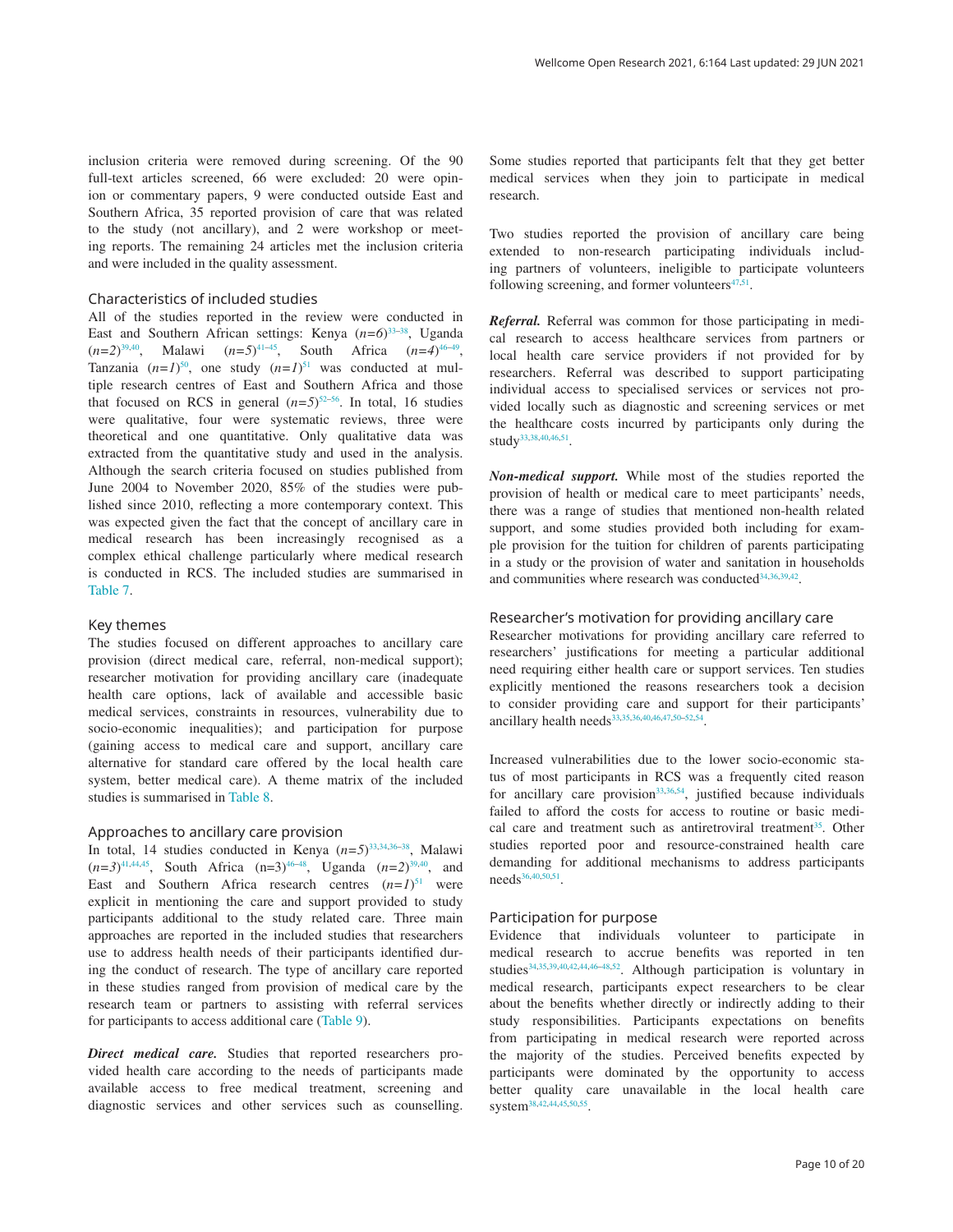<span id="page-10-0"></span>

|                                                     | Table 7. Characteristics of included studies.                                                                                                                                                                                                                                                                                                                                                                                                    |                                                                   |                                                                                                                                                                                                                                                                                                            |                                                                                                                                                    |
|-----------------------------------------------------|--------------------------------------------------------------------------------------------------------------------------------------------------------------------------------------------------------------------------------------------------------------------------------------------------------------------------------------------------------------------------------------------------------------------------------------------------|-------------------------------------------------------------------|------------------------------------------------------------------------------------------------------------------------------------------------------------------------------------------------------------------------------------------------------------------------------------------------------------|----------------------------------------------------------------------------------------------------------------------------------------------------|
| Author & year                                       | Study aim                                                                                                                                                                                                                                                                                                                                                                                                                                        | <b>Methods</b>                                                    | <b>Description of participants</b>                                                                                                                                                                                                                                                                         | Funding                                                                                                                                            |
| Barsdorf et al., 2010<br>South Africa               | explore respondents' perceptions of how and why this<br>To explore a South African community's perceptions<br>of who should provide what to HVT participants and<br>should be done                                                                                                                                                                                                                                                               | (interviews)<br>Qualitative                                       | Natal where HVT preparation activities have<br>working at or attending five primary health<br>care clinics in two rural areas in KwaZulu-<br>29 respondents - adult men and women<br>been carried out                                                                                                      | International AIDS Vaccine<br>funded HIV Vaccine Trials<br>Network (HVTN) and FIT<br>Initiative (IAVI); US NIH<br>Biotech.                         |
| Embleton <i>et al.</i> ,<br>2015<br>Kenya           | adapting ethical<br>vulnerabilities in LMIC<br>To describe the processes of .<br>guidelines for SCCY's specific                                                                                                                                                                                                                                                                                                                                  | Theoretical study                                                 | 446 SCCY included across the three studies<br>based in Eldoret.                                                                                                                                                                                                                                            | Child Health and Human<br>Eunice Kennedy Shriver<br>National Institute of<br>Development                                                           |
| Helmchen, 2013<br><b>Richards and</b><br><b>RCS</b> | adverse consequences from mandating the provision<br>To highlight two previously underappreciated facets<br>solutions to reduce the unintended and overlooked<br>develop plausible<br>countries<br>of ancillary care adoption and<br>of ancillary care in developing                                                                                                                                                                             | Theoretical study                                                 |                                                                                                                                                                                                                                                                                                            | Details not available                                                                                                                              |
| Chou et al., 2007<br>Uganda                         | clinical trial in a developing country setting and to<br>establish the relative cost for components of the AE<br>treatment, and follow-up of AEs in a perinatal HIV<br>To estimate the cost of identification, reporting,<br>reporting and management system                                                                                                                                                                                     | Quantitative –<br>(cost evaluation)                               |                                                                                                                                                                                                                                                                                                            | Network and sponsored by<br>the NIH, and US Department<br>Services, under Cooperative<br>of Health and Human<br>HIV Prevention Trials<br>Agreement |
| Pratt and Hyder,<br>2018<br><b>RCS</b>              | To identify how HSR funding schemes are designed to<br>incentivise research that contributes to better health<br>systems for the worst-off                                                                                                                                                                                                                                                                                                       | Qualitative –<br>(Semi-structured<br>interviews)<br>in-depth      | regarding their largest HSR funding scheme<br>- Grants officers working for 11 funders and<br>- 10 women and six men were interviewed<br>organisations that support HSR in LMICs<br>about nine HSR funding schemes                                                                                         | Health Overseas Fellowship<br>Career Sidney Sax Public<br>Australian NHMRC Early                                                                   |
| Ngongo et al., 2012<br>East and Southern<br>Africa  | service provision, and whether sponsors and RCs can<br>agree on standards of care despite the differences in<br>national and regional contexts<br>To determine what services are currently provided by<br>IAVI-sponsored RCs, identify gaps and challenges in                                                                                                                                                                                    | Systematic review                                                 |                                                                                                                                                                                                                                                                                                            | <b>USAID</b>                                                                                                                                       |
| Tanzania & Ghana<br>Ward et al., 2018               | of health care during the conduct of a long-standing<br>raised by the provision<br>PMVT in resource constrained settings<br>To address the ethical issues                                                                                                                                                                                                                                                                                        | - (key informant,<br>semi-structured<br>Qualitative<br>interview) | - clinical and research team members from<br>representatives, and international partners<br>four separate research centres in Ghana<br>- wider partners of the PMVT were also<br>included as respondents: respective<br>government bodies, ethics review<br>committees, health care system<br>and Tanzania | Clinical Trials Alliance (MCTA)<br>GlaxoSmithKline Biologicals<br>SA (GSK) and the PATH/MVI)<br>in partnership with Malaria                        |
| Chilengi, 2009<br><b>RCS</b>                        | authorities or committees that review and approve<br>being in their state either as research participants<br>To address from an ethical perspective, the moral<br>biomedical research inevitably inherit by virtue of<br>sponsors of the research, data safety monitoring<br>boards, community advisory boards, regulatory<br>their institutions,<br>obligations that the various stakeholders in<br>themselves, researchers and<br>the research | Theoretical study                                                 |                                                                                                                                                                                                                                                                                                            | Details not available                                                                                                                              |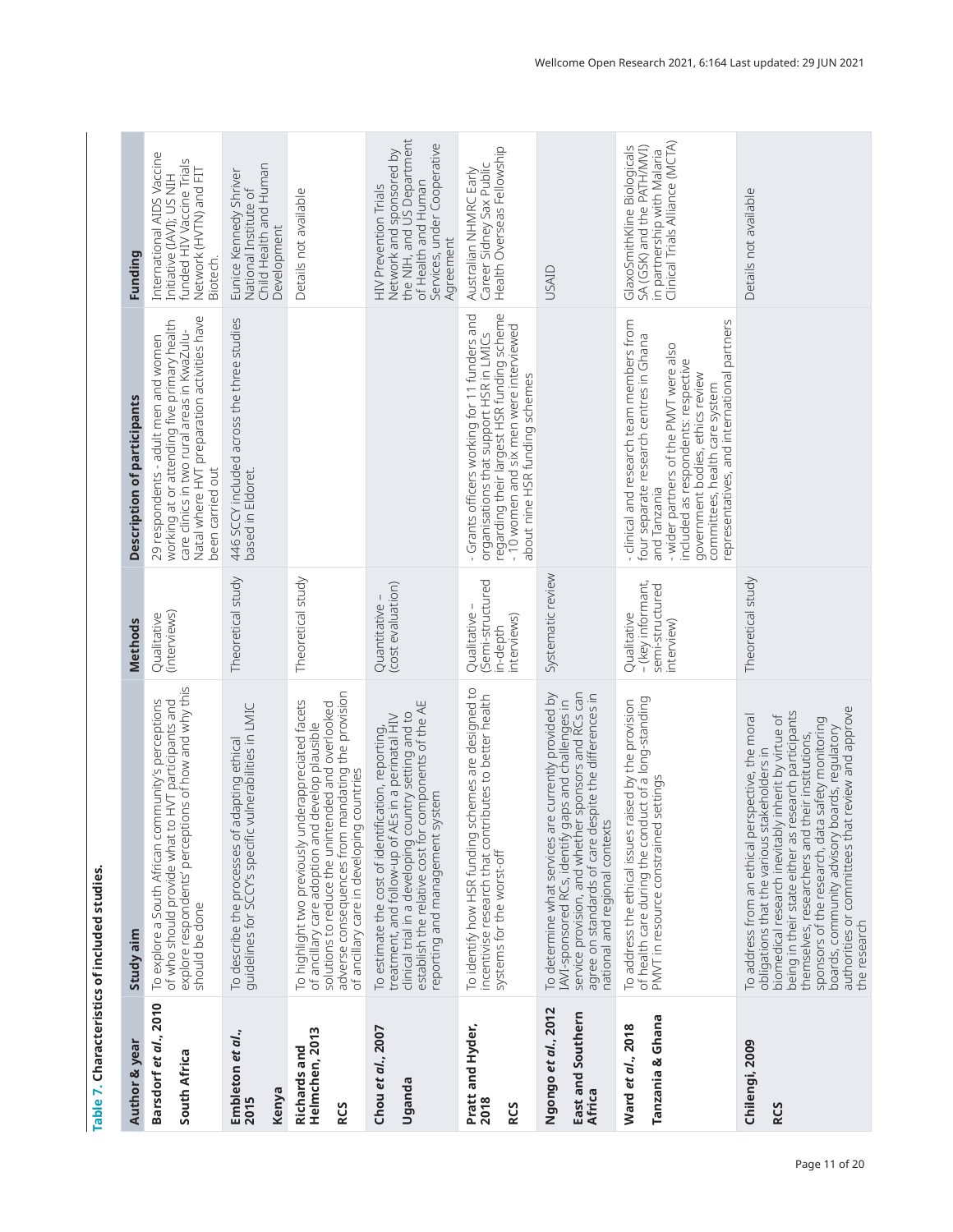| Author & year                            | Study aim                                                                                                                                                                                                                                                                                                                                  | Methods                                                | <b>Description of participants</b>                                                                                                                                                                                                                                                                                                                                                                                                                                                                          | Funding                                                                                   |
|------------------------------------------|--------------------------------------------------------------------------------------------------------------------------------------------------------------------------------------------------------------------------------------------------------------------------------------------------------------------------------------------|--------------------------------------------------------|-------------------------------------------------------------------------------------------------------------------------------------------------------------------------------------------------------------------------------------------------------------------------------------------------------------------------------------------------------------------------------------------------------------------------------------------------------------------------------------------------------------|-------------------------------------------------------------------------------------------|
| Kamuya et al., 2013<br>Kenya             | and associated practical<br>To explore how social relations between one group of<br>and shifted over the<br>fieldworkers and participants,<br>and ethical dilemmas, evolved<br>course of the study                                                                                                                                         | (interviews and<br>observations)<br>Qualitative        | Fieldworkers                                                                                                                                                                                                                                                                                                                                                                                                                                                                                                | KEMRI-Wellcome Trust<br>Strategic Award and<br>fellowship to SM)                          |
| Ramjee et al., 2010<br>South Africa      | participants, the broader community and other health<br>ethical framework, and partnerships developed with<br>good data quality, completion of the trial within an<br>prevention trials in KwaZulu Natal, South Africa,<br>with a focus on strategies developed to ensure<br>To describe the methods used to conduct HIV<br>care providers | approaches<br>Qualitative                              | of the community-entry process, prior to<br>development of the CRS<br>held with community stakeholders and<br>Consultation and information sessions<br>political and traditional leaders as part                                                                                                                                                                                                                                                                                                            | The Bill and Melinda Gates<br>USAID, UK DfID and the<br>Foundation,<br>the US NIH<br>MRC, |
| Lairumbi et al.,<br>Kenya<br>2012        | health-related research regarding these forms of<br>To explore the views of stakeholders involved in<br>benefit sharing in a developing world context                                                                                                                                                                                      | depth interviews)<br>Qualitative (in-                  | 52 respondents drawn from institutions<br>involved in global health research in Kenya                                                                                                                                                                                                                                                                                                                                                                                                                       | Wellcome Trust Biomedical<br>Ethics PhD Studentship<br>awarded to Lairumbi                |
| Devries et al., 2015<br>Uganda           | To describe how current research guidelines and best<br>practice for conducting research with children may be<br>applied to survey research, and to explore tensions<br>practices and real-life<br>challenges encountered during data collection.<br>between recommended best                                                              | trial participants)<br>(interviews with<br>Qualitative | requested counselling after the survey, and<br>a further 10 who had been referred for<br>-The children attended different schools in<br>-22 were girls and 18 were boys, and most<br>were aged 12-14 years.<br>who had been referred and who also had<br>who had received some sort of help from<br>- 23 children who had been referred and<br>violence but did not request counselling<br>and did not receive any support from a<br>a protection agent, another 7 children<br>community agency.<br>Luwero. | MRC, DfID and the Wellcome<br>Trust, and Unicef Uganda.<br>Hewlett Foundation, UK-        |
| Mtunthama et al.,<br>Malawi<br>2008      | participation in the research and the complication<br>recruitment information, the reasons for subject's<br>To determine the usefulness of our subject<br>rates of our programme                                                                                                                                                           | (interviews with<br>trial volunteers)<br>Qualitative   | men) participated in the audit in 2004. Nine<br>relatives of patients. Volunteers ranged<br>from 20 to 57 years of age (mean 33.9 yrs).<br>subjects had been patients in the hospital,<br>A total of 100 volunteers (36 women; 64<br>while the others were either employees,                                                                                                                                                                                                                                | Wellcome Trust of Great<br>Britain                                                        |
| Nkosi et al., 2020<br>South Africa       | implementing partners responded to these needs,<br>the challenges they faced in responding and the<br>insights they shared for improving ancillary care<br>To describe how research staff and intervention<br>planning in LMICs                                                                                                            | (interviews)<br>Qualitative                            | 1) participants from the research case study<br>2) ethics committee, PE officers and CAB<br>members 3) community stakeholders<br>- 77 participants                                                                                                                                                                                                                                                                                                                                                          | Newton Fund Collaborative<br>- Wellcome Trust & MRC<br>Wellcome Centre award<br>Award     |
| Stunkel and Grady,<br>2011<br><b>RCS</b> | motivations, reasons for<br>healthy volunteers participating in drug studies and<br>other clinical research not intended to offer direct<br>participation, and/or decision-making processes for<br>To examine, classify and compare empirical studies<br>which measure self-reported<br>health benefits                                    | Systematic review                                      |                                                                                                                                                                                                                                                                                                                                                                                                                                                                                                             | Department of Bioethics<br>NIH Clinical Center                                            |
| Mfutso-Bengo et<br>al., 2015<br>Malawi   | To fill a gap in the literature by contributing to the<br>participants to give their consent to participate in<br>understanding of factors that motivate research<br>biomedical research in Malaw                                                                                                                                          | - (focus group<br>discussion)<br>Qualitative           | of the participants were women and had<br>participants took part in 18 FGDs. Most<br>One hundred eighty-two research<br>attended at least primary school.                                                                                                                                                                                                                                                                                                                                                   | The Wellcome Trust                                                                        |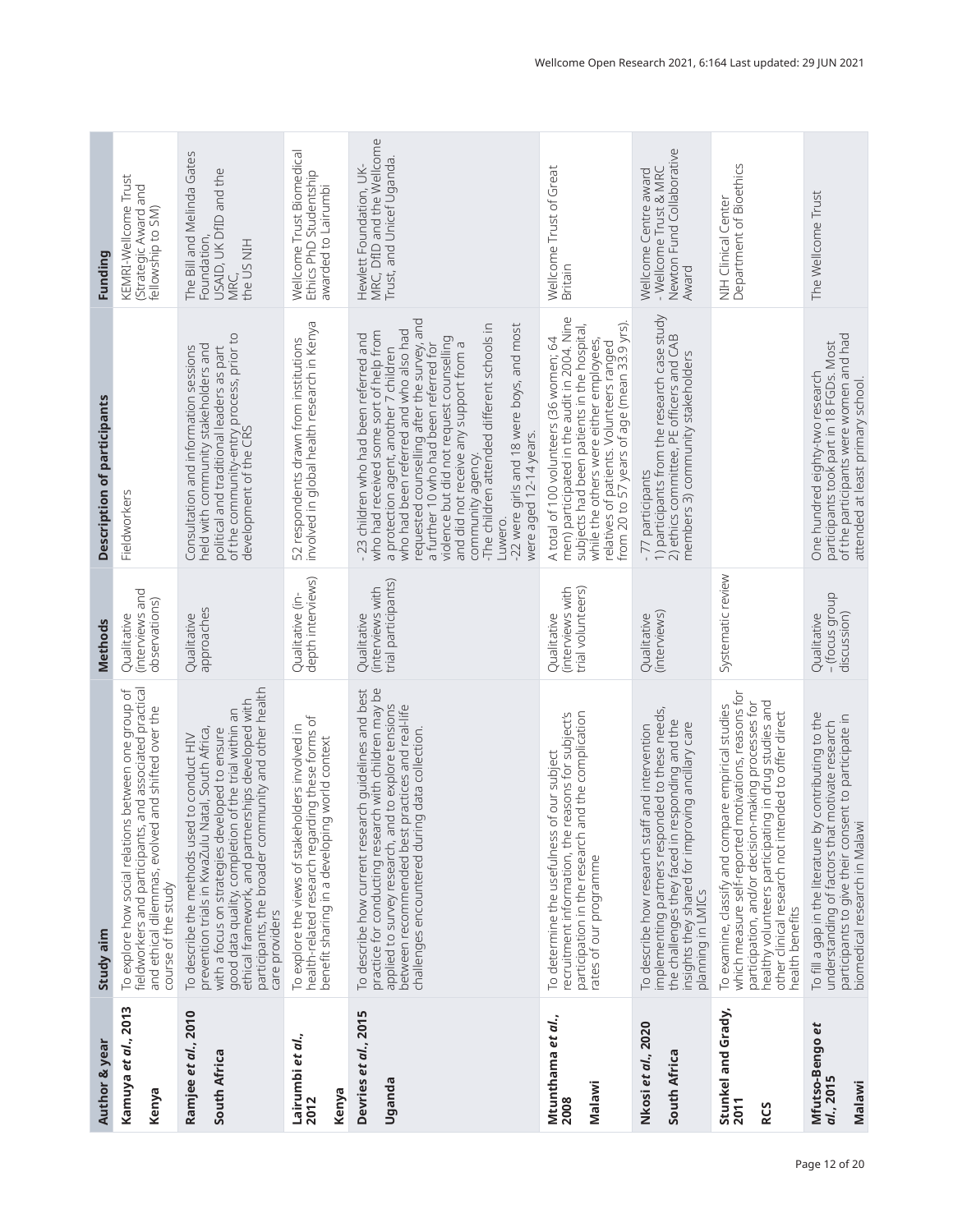| Author & year                          | Study aim                                                                                                                                                                                                                    | <b>Methods</b>                                                    | Description of participants                                                                                                                                                                                                                                                                                                                                                                                                                               | Funding                                                                                                                                                                                                                     |
|----------------------------------------|------------------------------------------------------------------------------------------------------------------------------------------------------------------------------------------------------------------------------|-------------------------------------------------------------------|-----------------------------------------------------------------------------------------------------------------------------------------------------------------------------------------------------------------------------------------------------------------------------------------------------------------------------------------------------------------------------------------------------------------------------------------------------------|-----------------------------------------------------------------------------------------------------------------------------------------------------------------------------------------------------------------------------|
| Vreeman et al.,<br>Kenya<br>2012       | research, informed consent, and use of the baraza<br>within the research process to engage families in<br>To evaluate the community's perspectives on<br>western Kenya                                                       | mabaraza (similar<br>Qualitative using<br>to focus groups)        | - male and female Orphaned and separated<br>and members of the general public from<br>children (vulnerable), chiefs, caregivers<br>-108 total participants<br>selected communities                                                                                                                                                                                                                                                                        | funding organisation<br>including NICHD, NIMH and<br>USAID-AMPATH Partnership<br>as part of the President's<br>Emergency Plan for AIDS<br>Multiple international<br>Relief (PEPFAR)                                         |
| Cohen et al., 2009<br><b>RCS</b>       | To determine the extent to which recently registered<br>post-trial obligations in trial registries, and whether<br>clinical trials report the use of standard of care and<br>trial characteristics vary according to setting | Systematic review                                                 |                                                                                                                                                                                                                                                                                                                                                                                                                                                           | Details not available                                                                                                                                                                                                       |
| Gooding et al., 2018<br>Malawi         | research to potential participants, and to suggest<br>directions for future assessment of acceptable trial<br>To deepen understanding of the acceptability of<br>design                                                      | - (interviews)<br>Qualitative                                     | - Parents in 41 households invited to enrol<br>their children, including parents who<br>enrolled their child (21), who withdrew (9),<br>- Most interviews involved the main carer<br>(usually the mother), but in some cases<br>a wife and husband were interviewed<br>together because both wanted to be<br>and who did not participate (11).<br>interviewed.                                                                                            | and Treatment of Influenza<br>between the University of<br>Epidemiology, Prevention<br>Liverpool and the Centre<br>Cooperation Agreement<br>and Other Respiratory<br>for Disease Control:<br>Research Project<br>Infections |
| Essack et al., 2010<br>South Africa    | To identify and explore the ethical concerns of various<br>stakeholders through an open-ended, in-depth<br>interview approach                                                                                                | (open-ended, in-<br>depth interview<br>Qualitative -<br>approach) | representatives; Research Ethics Committee<br>representatives (including human rights,<br>that have reported on HVTs; civil society<br>gender and child groups); government<br>(REC) members who had reviewed HVT<br>Community Advisory Boards (CABs) at<br>sites; site staff (including site principal<br>vaccine educators); media personnel<br>investigators, medical officers and<br>Stakeholder groups involved were<br>protocols; and HVT sponsors. | South African AIDS Vaccine<br>Initiative                                                                                                                                                                                    |
| Edwards, 2014<br>Oduwo and<br>Kenya    | used artificially to delay or limit children's access to<br>treatment, or designed and implemented to avoid<br>To determine whether cluster trials in Kenya are<br>to health<br>obligations for children's right             | Systematic revies                                                 | Focused on clinical trials conducted in<br>Kenya between 2003 and 2014                                                                                                                                                                                                                                                                                                                                                                                    | Wellcome Trust                                                                                                                                                                                                              |
| Kamuya <i>et al.</i> , 2014<br>Kenya   | based studies, the challenges that fieldworkers faced,<br>fieldworkers and research participants in community-<br>and if and how these challenges were resolved<br>To explore nature of interactions between                 | depth interviews)<br>Qualitative - (in-                           | 42 fieldworkers, 4 researchers, and 40<br>study participants                                                                                                                                                                                                                                                                                                                                                                                              | Wellcome Trust strategic<br>award                                                                                                                                                                                           |
| Mfutso-Bengo et al.,<br>Malawi<br>2008 | understanding and attitudes towards health research<br>To understand participants' perceptions,                                                                                                                              | - (focus group<br>discussion)<br>Qualitative                      | -18 focus group discussions<br>- 23 male and 159 female<br>- 30 rural and 11 from urban                                                                                                                                                                                                                                                                                                                                                                   | The Wellcome Trust, UK                                                                                                                                                                                                      |
| Sullivan et al., 2020<br>Malawi        | influencing women's interest in participating in a HIV<br>prevention clinical trial that involves initiating PrEP<br>while pregnant.<br>women on factors<br>To elicit the views of Malawian                                  | (semi-structured<br>Qualitative -<br>interviews)                  | 35 reproductive-aged women at risk for HIV<br>in but HIV-negative                                                                                                                                                                                                                                                                                                                                                                                         | National Institute of Allergy<br>and Infectious Diseases of<br>the NIH                                                                                                                                                      |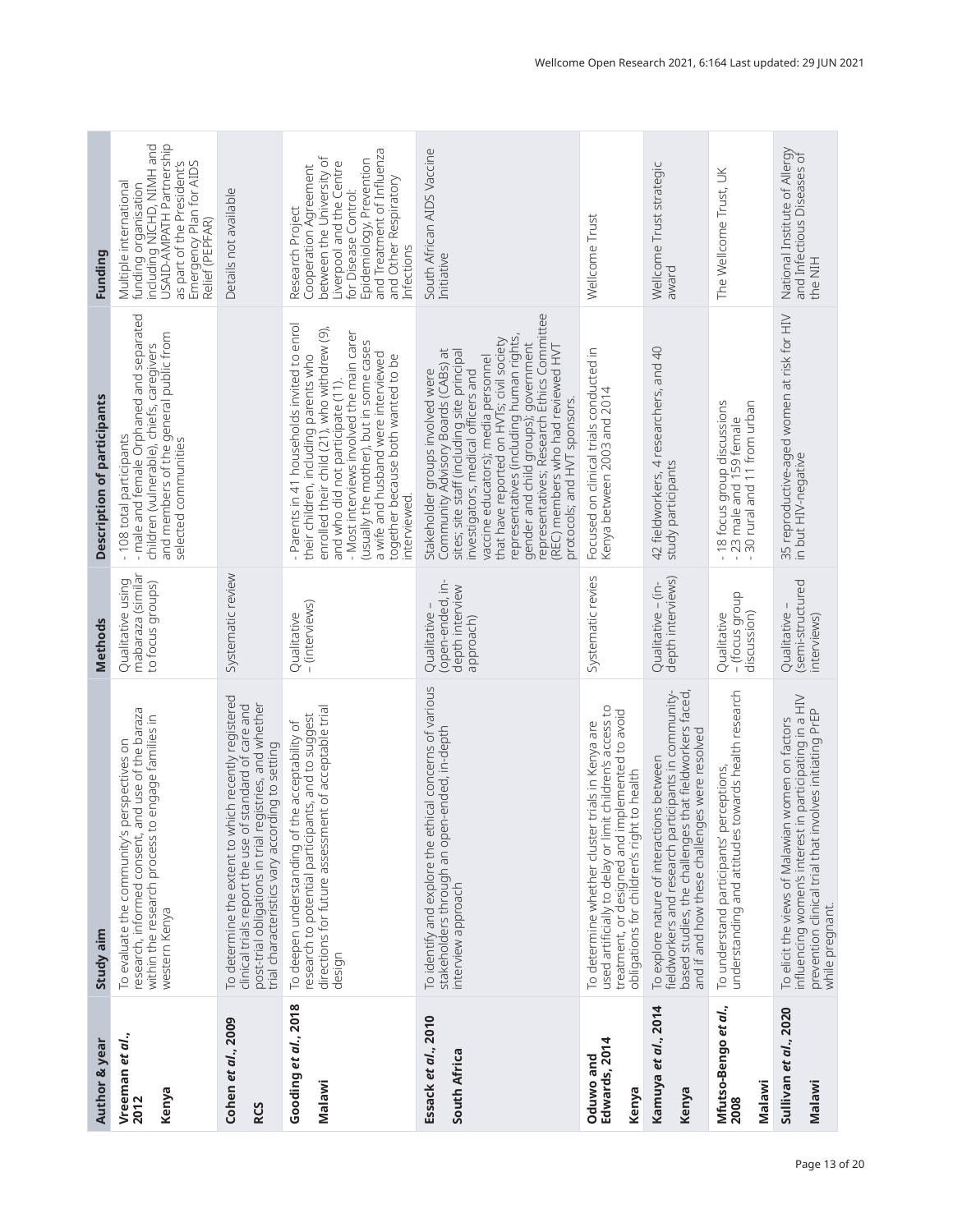|                                    | <b>Themes</b>                     |                                           |                         |              |                                                                                                                          |                |                 |                                                                                              |                         |
|------------------------------------|-----------------------------------|-------------------------------------------|-------------------------|--------------|--------------------------------------------------------------------------------------------------------------------------|----------------|-----------------|----------------------------------------------------------------------------------------------|-------------------------|
| <b>Author &amp; year</b>           |                                   | <b>Approaches to</b><br>ancillary care    |                         | care         | <b>Researcher motivation</b><br>for providing ancillary                                                                  |                |                 | <b>Participation for purpose</b>                                                             |                         |
|                                    | $\mathbf{1}$                      | $\overline{2}$                            | $\overline{\mathbf{3}}$ | $\mathbf{1}$ | $\overline{2}$                                                                                                           | $\overline{3}$ | $\overline{1}$  | $\overline{2}$                                                                               | $\overline{\mathbf{3}}$ |
| Barsdorf et al., 2010              |                                   | Χ                                         |                         | Χ            |                                                                                                                          |                |                 |                                                                                              |                         |
| Embleton et al., 2015              |                                   | $\chi$                                    |                         |              |                                                                                                                          | $\chi$         |                 |                                                                                              |                         |
| <b>Richards and Helmchen, 2013</b> |                                   |                                           |                         |              |                                                                                                                          | $\chi$         |                 |                                                                                              |                         |
| Chou et al., 2007                  | $\chi$                            |                                           | $\chi$                  |              |                                                                                                                          |                | $\chi$          | $\chi$                                                                                       |                         |
| Pratt and Hyder, 2018              |                                   |                                           |                         |              | $\chi$                                                                                                                   |                |                 |                                                                                              |                         |
| Ngongo et al., 2012                | $\chi$                            | $\chi$                                    |                         | $\chi$       |                                                                                                                          |                |                 |                                                                                              |                         |
| Ward et al., 2018                  |                                   |                                           |                         | X            | $\chi$                                                                                                                   |                |                 | X                                                                                            |                         |
| Chilengi, 2009                     |                                   |                                           |                         |              |                                                                                                                          | $\chi$         |                 |                                                                                              |                         |
| Kamuya et al., 2013                | Χ                                 |                                           | $\chi$                  |              |                                                                                                                          |                |                 |                                                                                              |                         |
| Ramjee et al., 2010                | $\chi$                            | $\chi$                                    |                         | $\chi$       |                                                                                                                          |                |                 |                                                                                              |                         |
| Lairumbi et al., 2012              |                                   |                                           |                         |              |                                                                                                                          | $\chi$         | $\chi$          | $\chi$                                                                                       | $\chi$                  |
| Devries et al., 2015               | $\chi$                            | $\chi$                                    |                         | $\chi$       | $\chi$                                                                                                                   | $\chi$         |                 |                                                                                              |                         |
| Mtunthama et al., 2008             | X                                 |                                           |                         |              |                                                                                                                          |                |                 | X                                                                                            | Χ                       |
| Nkosi et al., 2020                 |                                   | $\chi$                                    |                         |              | $\boldsymbol{X}$                                                                                                         | $\chi$         |                 |                                                                                              |                         |
| <b>Stunkel and Grady, 2011</b>     |                                   |                                           |                         |              |                                                                                                                          |                | Χ               |                                                                                              |                         |
| Mfutso-Bengo et al., 2015          |                                   |                                           |                         | $\chi$       | $\chi$                                                                                                                   |                |                 |                                                                                              | $\chi$                  |
| Vreeman et al., 2012               | $\chi$                            |                                           | $\chi$                  | Χ            |                                                                                                                          | $\chi$         |                 |                                                                                              |                         |
| Cohen et al., 2009                 |                                   |                                           |                         |              | $\boldsymbol{X}$                                                                                                         |                |                 |                                                                                              |                         |
| Gooding et al., 2018               |                                   |                                           |                         |              |                                                                                                                          |                | X               |                                                                                              |                         |
| Essack et al., 2010                |                                   |                                           |                         |              | $\chi$                                                                                                                   |                |                 | $\chi$                                                                                       |                         |
| <b>Oduwo and Edwards, 2014</b>     | $\chi$                            |                                           |                         | X            |                                                                                                                          |                |                 |                                                                                              |                         |
| Kamuya <i>et al.</i> , 2014        | $\chi$                            |                                           |                         |              |                                                                                                                          |                |                 |                                                                                              | $\chi$                  |
| Mfutso-Bengo et al., 2008          | $\chi$                            |                                           |                         |              |                                                                                                                          |                | $\chi$          |                                                                                              | X                       |
| Sullivan et al., 2020              | $\chi$                            |                                           |                         |              |                                                                                                                          |                |                 | $\chi$                                                                                       | $\chi$                  |
| <b>Key</b>                         | care<br>$2 =$ referral<br>support | $1 =$ direct medical<br>$3 = non-medical$ |                         | options      | $1 =$ inadequate health care<br>$2$ = constrained resources<br>$3$ = vulnerability due to<br>socio-economic inequalities |                | support<br>care | $1 =$ qain access to care and<br>$2$ = alternative for standard<br>$3$ = better medical care |                         |

## <span id="page-13-0"></span>**Table 8. Theme matrix of the included studies.**

Gaining access to better medical care and support was reported as one of the direct benefits that most participants expected. Additional direct benefits included researchers providing direct health care for any problem presented or found in their par-ticipants, but not as a direct result of participation<sup>[39,40,42,44,46,52](#page-18-0)</sup>. Some studies reported participants expectations beyond direct

medical care provided by the study, such as for food items, cell phone airtime, and baby clothes<sup>34,36,47,48</sup>. Others thought that participants considered provision of ancillary care as an alternative for standard care offered by the local health care system<sup>39</sup>, for example, participants thinking that effective drugs are always available in medical research clinics<sup>[42](#page-18-0)</sup> and that any researcher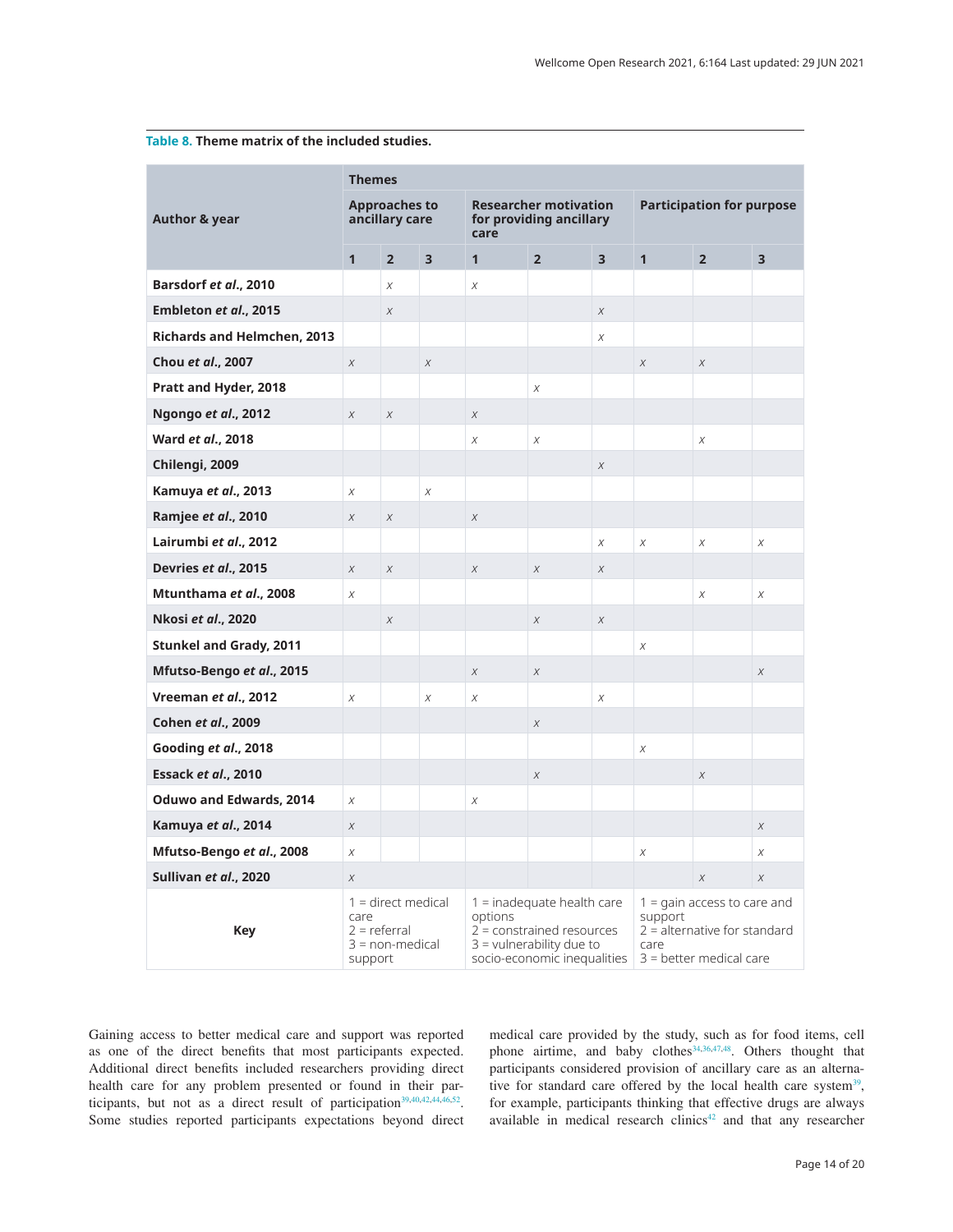<span id="page-14-0"></span>

| Author                           | Context                                                                                                                                        | Study-purpose                                                                                                                                                                                                                                                 | Form of ancillary care                                                                                                                                                                                                                                                                                                                                                                                                                                                                          |
|----------------------------------|------------------------------------------------------------------------------------------------------------------------------------------------|---------------------------------------------------------------------------------------------------------------------------------------------------------------------------------------------------------------------------------------------------------------|-------------------------------------------------------------------------------------------------------------------------------------------------------------------------------------------------------------------------------------------------------------------------------------------------------------------------------------------------------------------------------------------------------------------------------------------------------------------------------------------------|
| Vreeman et al.,<br>2012          | Kenya - Uasin Gishu county of<br>western Kenya                                                                                                 | To evaluate the community's perspectives on research,<br>research process to engage families in western Kenya<br>informed consent, and use of the baraza within the                                                                                           | - Access to free treatment (ART)<br>- Primary health care services<br>- Nutrition support services<br>- Psychosocial support<br>Health related care                                                                                                                                                                                                                                                                                                                                             |
|                                  |                                                                                                                                                |                                                                                                                                                                                                                                                               | - support with tuition for children<br>economic development training<br>- provide water sources<br>Social support                                                                                                                                                                                                                                                                                                                                                                               |
| Edwards, 2014<br>Oduwo and       | Kenya - Only trials conducted in<br>Kenya were eligible for review.                                                                            | used artificially to delay or limit children's access to<br>treatment, or designed and implemented to avoid<br>To determine whether cluster trials in Kenya are<br>obligations for children's right to health                                                 | - any needed care equivalent to the local standard of care<br>Health related care                                                                                                                                                                                                                                                                                                                                                                                                               |
| Barsdorf <i>et al.</i> "<br>2010 | South Africa - primary health care<br>clinics in rural areas in KwaZulu-<br>Natal                                                              | explore respondents' perceptions of how and why this<br>To explore a South African community's perceptions<br>of who should provide what to HVT participants and<br>should be done                                                                            | - Assisting with referral to access ART<br>Health related care                                                                                                                                                                                                                                                                                                                                                                                                                                  |
| Embleton <i>et al.</i> ,<br>2015 | Kenya                                                                                                                                          | To describe the processes of adapting ethical<br>guidelines for SCCY's specific vulnerabilities in LMIC.                                                                                                                                                      | - Assisting study participants with referral for specialised<br>Health related care<br>health care services                                                                                                                                                                                                                                                                                                                                                                                     |
| Ngongo et al.,<br>2012           | East and Southern Africa - Research<br>centres within the IAVI collaborative<br>network in sub-Saharan Africa<br>- Eastern and Southern Africa | IAVI-sponsored RCs, identify gaps and challenges in<br>service provision, and whether sponsors and RCs can<br>agree on standards of care despite the differences in<br>To determine what services are currently provided by<br>national and regional contexts | Ancillary care extended to non-trial volunteers (STIs and CD4<br>Provided male condoms, FP services, information, education<br>count) including partners of volunteers, screen outs, and<br>- Assisting study participants with referral for ART<br>and counselling on Adult male Circumcision<br>- Provided CD4 count services to volunteers<br>paying service costs for volunteers<br>- Management or treatment of STIs<br>- Provided counselling<br>Health related care<br>former volunteers |
| Kamuya et al.,<br>2013           | Kenya                                                                                                                                          | fieldworkers and participants, and associated practical<br>To explore how social relations between one group of<br>and ethical dilemmas, evolved and shifted over the<br>course of the study                                                                  | - Free medical care for all common illnesses during study<br>- in-kind token to each household at end of study<br>- educational materials to school going children,<br>- two chairs for each participating household,<br>- sweets for children and minors,<br>Health related care<br>Social support<br>period                                                                                                                                                                                   |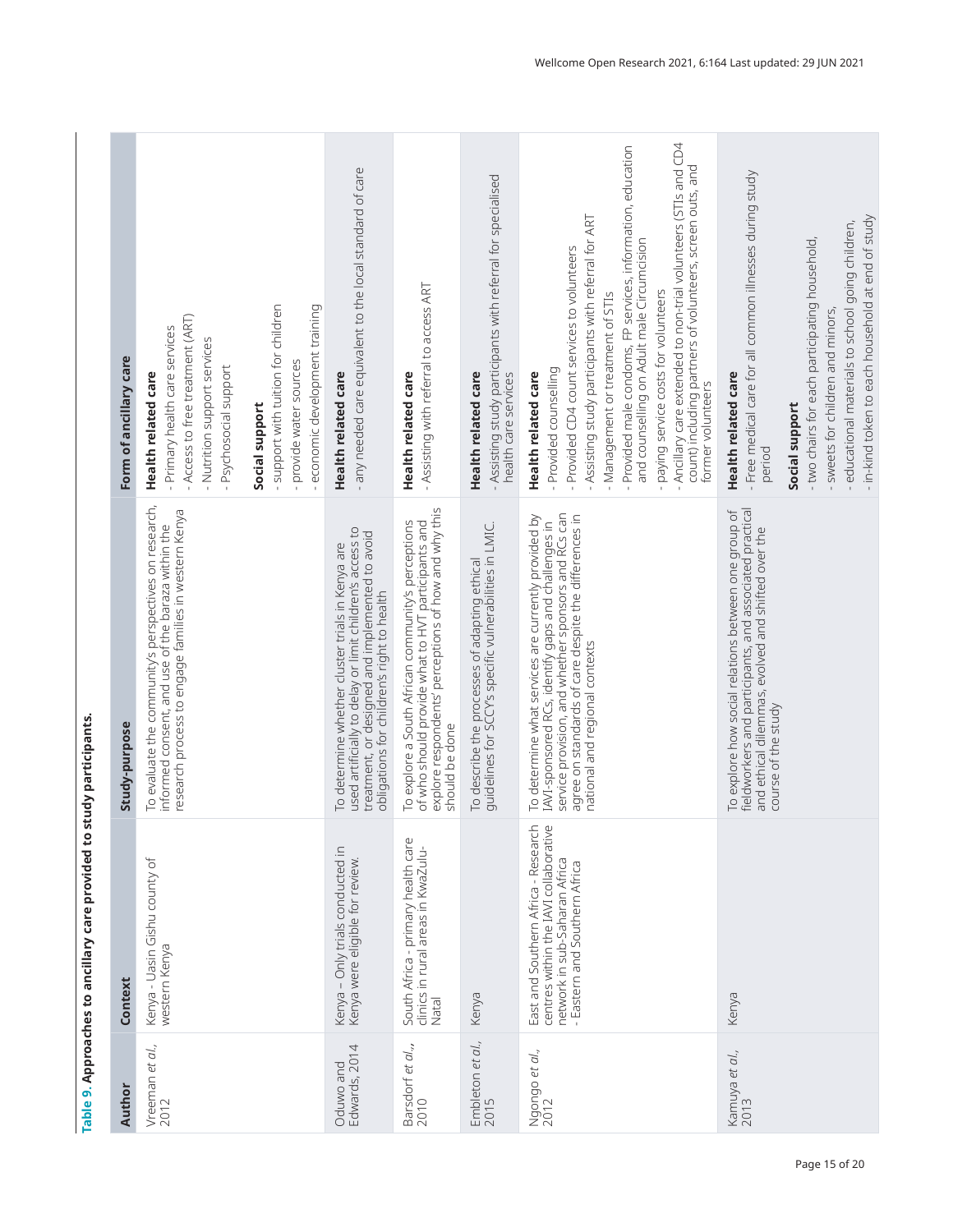|                        | Provided oral and injectable hormonal contraception at clinic<br>communities where Clinical Research Sites (CRSs) are based<br>- Provided HIV prevention, treatment, and care education to<br>Provided STI screening with support from partners<br>Provided Pap smears to women of 18-50 years old<br>Referral of participants to health care partners | - referral of participants urgently if they required immediate<br>attending to children's health and emotional needs<br>- Offered counselling to children (participants)                                                                                                   | provided free medical care to study participants for all their                                                                                                                    |                                                                                                                                                                                                                                 | - provide prescribed medications without charge to study<br>- paying expenses for meals for participants visiting the<br>paying expenses billed to the study by pharmacies<br>- financial assistance for hospitalised patients                               | - assisting with referral costs of participants for other common<br>free medical care for all common illnesses during the study<br>provided all needed health care to study participants and                | - free medical treatment for conditions unrelated to the study                                  | - access to high quality care including treatment unavailable in                                                                                                                         |
|------------------------|--------------------------------------------------------------------------------------------------------------------------------------------------------------------------------------------------------------------------------------------------------------------------------------------------------------------------------------------------------|----------------------------------------------------------------------------------------------------------------------------------------------------------------------------------------------------------------------------------------------------------------------------|-----------------------------------------------------------------------------------------------------------------------------------------------------------------------------------|---------------------------------------------------------------------------------------------------------------------------------------------------------------------------------------------------------------------------------|--------------------------------------------------------------------------------------------------------------------------------------------------------------------------------------------------------------------------------------------------------------|-------------------------------------------------------------------------------------------------------------------------------------------------------------------------------------------------------------|-------------------------------------------------------------------------------------------------|------------------------------------------------------------------------------------------------------------------------------------------------------------------------------------------|
| Form of ancillary care | Health related care<br>sites                                                                                                                                                                                                                                                                                                                           | Health related care<br>intervention                                                                                                                                                                                                                                        | Health related care<br>health problems                                                                                                                                            | - Referral for social and welfare services<br>- Facilitate access to social grants<br>Social support                                                                                                                            | Health related care<br>Social support<br>research clinic<br>participants                                                                                                                                                                                     | household members<br>Health related care<br>illnesses                                                                                                                                                       | Health related care                                                                             | - access to diagnostic services<br>the local healthcare system<br>Health related care                                                                                                    |
| Study-purpose          | participants, the broader community and other health<br>ethical framework, and partnerships developed with<br>good data quality, completion of the trial within an<br>prevention trials in KwaZulu Natal, South Africa,<br>with a focus on strategies developed to ensure<br>To describe the methods used to conduct HIV<br>care providers             | practice for conducting research with children may be<br>To describe how current research guidelines and best<br>applied to survey research, and to explore tensions<br>between recommended best practices and real-life<br>challenges encountered during data collection. | participation in the research and the complication<br>recruitment information, the reasons for subject's<br>To determine the usefulness of our subject<br>rates of our programme. | implementing partners responded to these needs, the<br>challenges they faced in responding and the insights<br>they shared for improving ancillary care planning in<br>To describe how research staff and intervention<br>LMICs | clinical trial in a developing country setting and to<br>establish the relative cost for components of the AE<br>treatment, and follow-up of AEs in a perinatal HIV<br>To estimate the cost of identification, reporting,<br>reporting and management system | To explore nature of interactions between fieldworkers<br>and research participants in community-based studies,<br>the challenges that fieldworkers faced, and if and how<br>these challenges were resolved | understanding and attitudes towards health research<br>To understand participants' perceptions, | influencing women's interest in participating in a HIV<br>prevention clinical trial that involves initiating PrEP<br>To elicit the views of Malawian women on factors<br>while pregnant. |
| Context                | Durban area and one site in a rural<br>several communities in the greater<br>South Africa - The HPRU set up<br>clinical research sites (CRS) in<br>area                                                                                                                                                                                                | Uganda - Luwero in Uganda                                                                                                                                                                                                                                                  | Malawi - Queen Elizabeth Central<br>Hospital, Blantyre, Malawi                                                                                                                    | South Africa - PIPSA of the Africa<br>Health Research Institute (AHRI),<br>KwaZulu-Natal, South Africa.                                                                                                                         | University-Johns Hopkins University<br>Research Collaboration (MU-JHU<br>Uganda, Kampala. The Makerere                                                                                                                                                       | Research Programme (KEMRI-WT in<br>Kilifi on the Kenyan Coast.<br>Kenya - The KEMRI-Wellcome Trust                                                                                                          | Malawi - in the rural and urban<br>health centre setting within<br>Blantyre.                    | Malawi - Lilongwe                                                                                                                                                                        |
| Author                 | Ramjee <i>et al.</i> ,<br>2010                                                                                                                                                                                                                                                                                                                         | Devries <i>et al.</i> ,<br>2015                                                                                                                                                                                                                                            | Mtunthama<br>et al., 2008                                                                                                                                                         | Nkosi et al.,<br>2020                                                                                                                                                                                                           | Chou et al.,<br>2007                                                                                                                                                                                                                                         | Kamuya et al.,<br>2014                                                                                                                                                                                      | Mfutso-Bengo<br>et al., 2008                                                                    | Sullivan et al.,<br>2020                                                                                                                                                                 |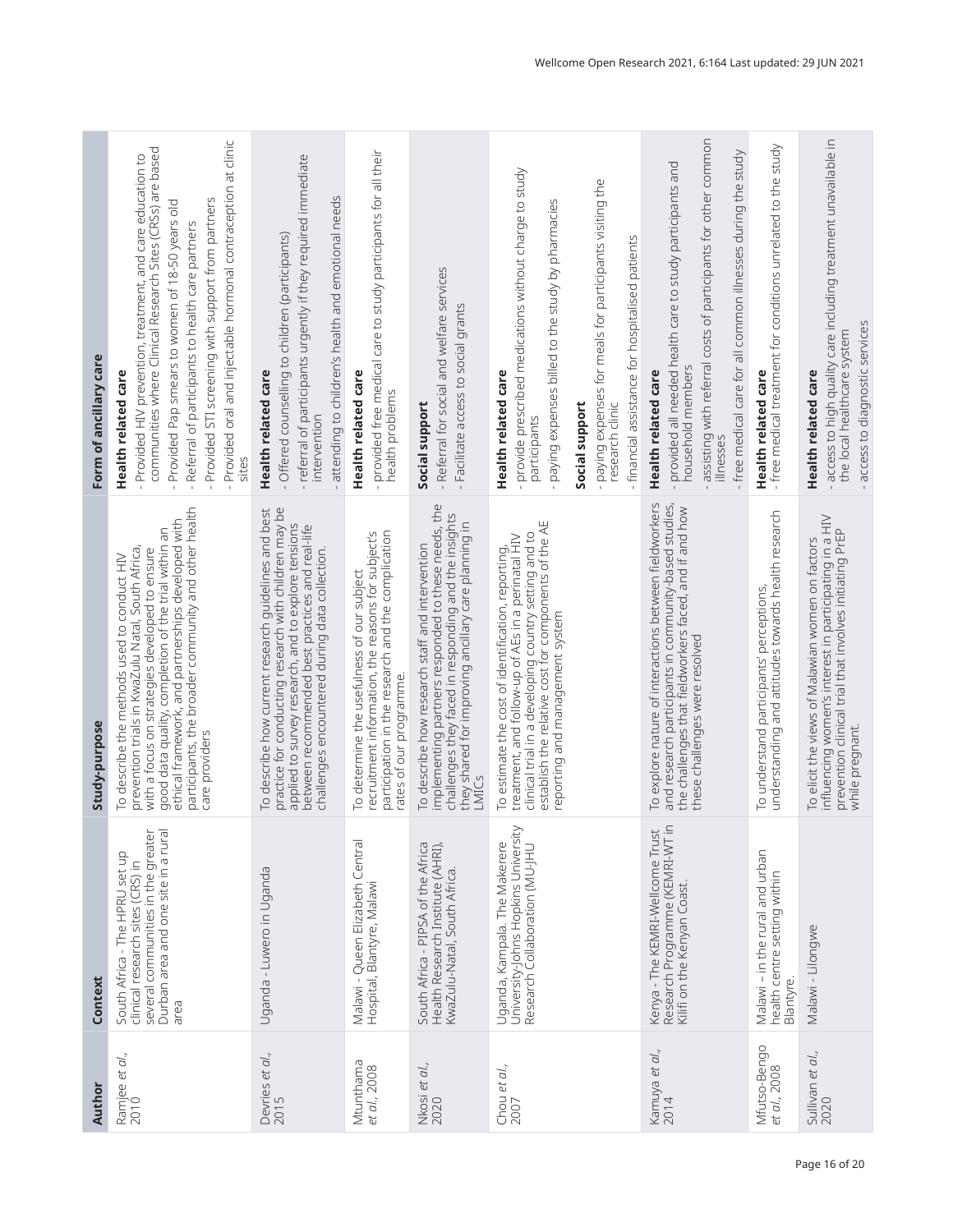is mistakenly considered as a doctor who would provide care for any health problem<sup>34</sup>.

### **Discussion**

This study describes the practices of ancillary care provision to study participants in medical research in East and Southern Africa. The results show that reporting on care and support provided for the ancillary health needs of study participants in RCS remains low, despite growing calls for its implementation in medical research $9,57-59$  $9,57-59$ . For researchers conducting medical research in RCS to consider planning for ancillary care, as recommended in international ethical guidelines, the existing evidence-base is currently insufficient to guide best practice. For example, in the commentary to guideline 6 of the CIOMS it states that "*while sponsors are generally not obliged to provide healthcare services beyond what is required for their research, it is morally admirable to do so*["2](#page-17-0) , but as *universal* guidelines how relevant are they to contexts with underlying poverty or structural inequalities in health care access? Should ancillary care be considered as unethical when it is really a need among participants and communities in RCS? Because it is difficult to establish whether medical researchers care about participants' ancillary care needs, it was hard to explore the rationale for decisions on provision of ancillary care, particularly in clinical trials and observational studies. According to Haire<sup>60</sup>, it could be that the possible reasons why medical researchers fail to provide ancillary care to their participants include funders' or sponsors' stringent rules over research funds. The systematic review and meta-synthesis undertaken here points toward some key considerations in relation to optimising the evidence on the ethics of ancillary care in research especially where it is conducted in RCS.

The findings of this study, consistent with the findings of other studies conducted in RCS, reveal that given the numerous health challenges faced by individual volunteers who participate in medical research, it may be obvious that researchers bear some responsibilities (not all) for the well-being of their participants<sup>[61](#page-19-0)</sup>. The evidence has shown that participants in research conducted in RCS are likely to be socioeconomically vulnerable and face particular barriers to access healthcare services<sup>[62](#page-19-0)</sup>. This inequality in health care access presents medical researchers in RCS with a need to provide or consider ancillary care for their participants as a direct benefit. The possible levels of ancillary care reported in the findings of this review are similar to what Dickert and Wandler<sup>[58](#page-19-0)</sup> suggested which include: providing diagnostic information, making referrals for care, providing treatment, or paying for treatment. Ancillary needs of participants were documented in at least some of the included studies in this review, and researchers' responsiveness to them was reported as justification for the provision of additional care. A cross-cutting theme in our synthesis was the tension between what researchers can provide as ancillary care for participants' unmet health needs and the obligations linked to ethics of conducting medical research. However, it has proven difficult to establish strict rules as to what levels of ancillary care is universally required of researchers working in RCS<sup>13,[58](#page-19-0)</sup>.

While some contend that the provision of ancillary care can be perceived as either structural coercion or undue inducement for study participants or communities because of the healthcare disparities in  $RCS<sup>16,18,63</sup>$  $RCS<sup>16,18,63</sup>$  $RCS<sup>16,18,63</sup>$  $RCS<sup>16,18,63</sup>$  $RCS<sup>16,18,63</sup>$ , we argue that applying ethical guidelines makes this a requirement. Applying the concepts of coercion and undue influence are inadequate in determining whether or not ancillary care is unethical in medical research. We agree with JA Fisher<sup>16</sup> in asserting that these terms (coercion and undue influence) only serve as a rational approach to ethics, one that ignores the social and economic contexts of research and instead places those domains outside the needs of participants. When considering the arguments advanced by others on medical researchers' obligations, we contend that it is ethical for researchers to demonstrate responsiveness to the ancillary needs of individual participants or communities by offering care or support if they have the capacity to do so<sup>13</sup>. Both L Belsky and HS Richardson<sup>[1](#page-17-0)</sup> and MW Merritt<sup>11</sup> have also suggested that the duty to address the health needs of study participants must be well anticipated and planned for during the planning of research studies, and funds specifically budgeted to provide ancillary care. In this review, however, it is unclear to what extent authors of the included studies included plans to provide for the ancillary health needs. That said, there are key questions concerning the impact this has on ethical research practice in RCS.

Notwithstanding the concerns that different authors raise about ancillary care, the findings support the theory that the ancillary care model has the potential to promote individual's participation in medical research<sup>1</sup>. Careful consideration of what participants expect from participating in medical research, as reported in the included studies, ancillary care can only be regarded as a benefit for individual volunteers to participate<sup>35,42,47,50</sup>. Although most of the included studies that reported ancillary care provision to study participants did not mention any ethical conflicts encountered, Lairumbi and colleagues<sup>[35](#page-18-0)</sup> suggested that since ancillary care conflates the benefits in research participation to those of clinical care – it may lead to errors in ethical judgement. While identifying variations in ancillary care practices across studies can indicate ways to strengthen medical research design, there is a debate over how much ancillary care is needed to be ethical<sup>[48](#page-18-0)</sup>, and how to make standardised research design responsive when approaches from different studies vary.

In order to develop and maintain trust and commitment of participants to the research, findings in this review revealed that researchers felt the need to demonstrate an understanding of participant health needs and be responsive to them<sup>46,51,52[,54](#page-19-0)</sup>. Special consideration on strategies that can improve conceptualisation of ancillary care are recommended to balance study related demands with ethical conduct of research and ancillary care obligations. Furthermore, medical research should be conducted with proper clinical and ethical oversight, and participants should be treated in a way that minimizes risks and maximises (feasible) benefits to their well-being.

Additionally, our findings highlight the importance of researchers seeking a balance between taking into consideration the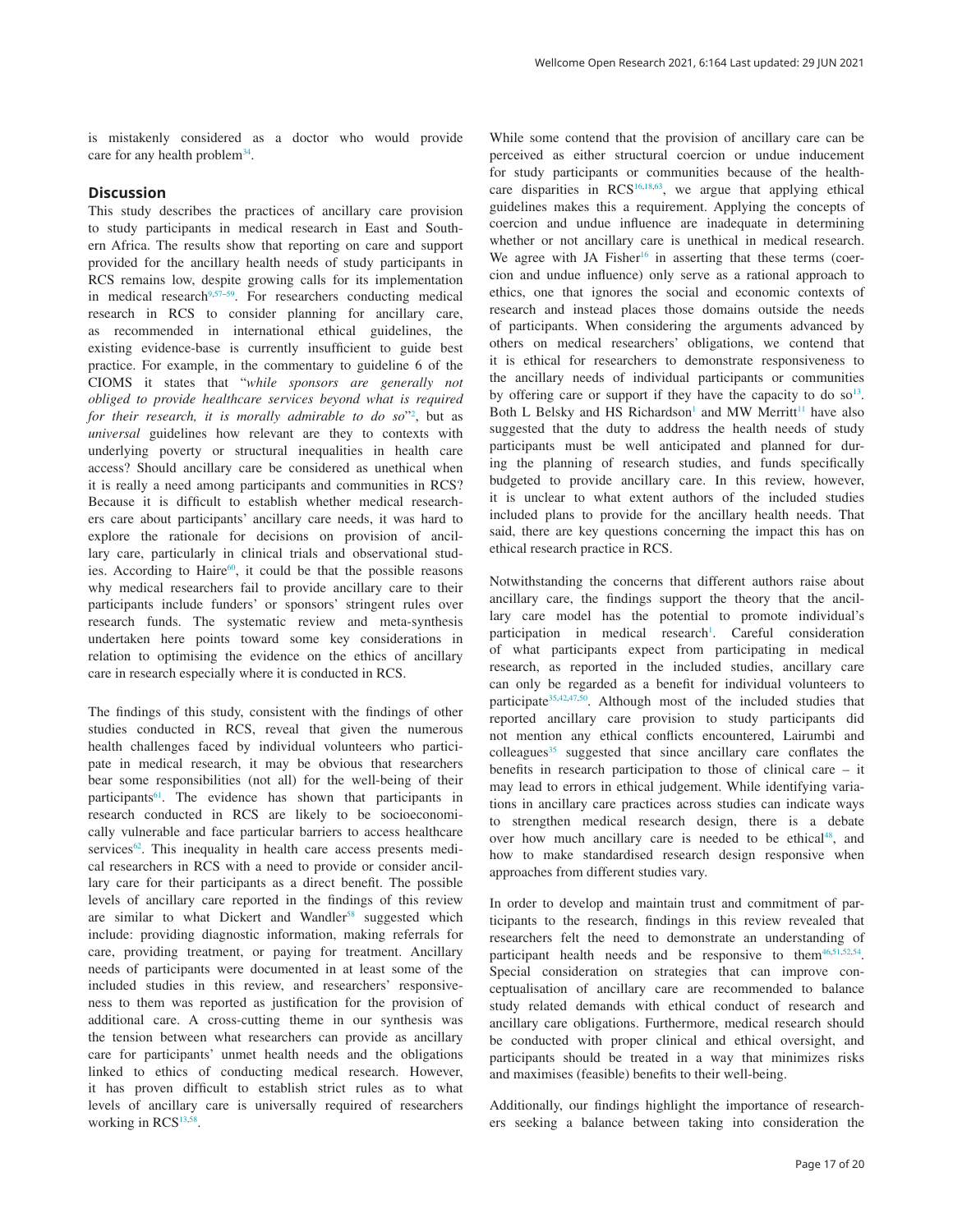<span id="page-17-0"></span>immense health burdens their participants face, while also ensuring that study regulations are upheld. Providing ancillary care in medical research is a critical issue to consider in RCS, but whereas provision of any care unrelated to the study may appear to be in question, this study reveals that such care is often critical. It must be noted that if additional care is given to participants through the study, would it qualify as reciprocity? In that specific case, who defines what benefit is in the context of RCS? If the community defines school fees as a benefit to them and researchers give it to them, should that be considered unethical?

This review is not without limitations. As discussed above, the provision of ancillary care is inconsistently reported in most of the biomedical research studies (observational or clinical trials). Moreover, due to limited reporting of ancillary care in biomedical research in RCS, we were unable to relate provision of ancillary care with guidelines from funding institutions. Also, because of the limited research in this area, some of the results presented within this review are based on single studies rather than the compilation of several studies. To aid clarity when presenting a description of the results of this review, we have summarised the volume of evidence supporting key themes drawn, [Table 8.](#page-13-0)

## **Conclusion**

This systematic review and meta-synthesis aimed to understand the current practices of ancillary care provision by researchers conducting medical research in East and Southern Africa. While several studies have documented ancillary care being an ethical obligation for researchers conducting medical research in RCS, this, to our knowledge, is the first systematic review and meta-synthesis to assess the reporting of practices in East and Southern Africa. Understanding these current practices could help steer guidelines in the direction that meets the broader needs of ancillary care ethics in medical research. This review has shown that, factors influencing ancillary care decisions, participants expectation from participating in medical research, and the ethical basis of conducting medical research in settings coupled with competing health challenges may explain the current practices of ancillary care in RCS. While the specifics of the issues that researchers face are likely to vary depending on the type of research and the context in which that research is being conducted, we recommend that appropriate ancillary care is also a key requirement to strengthen research practice and for the long-term sustainability of research programmes in RCS. The ethical challenges that must be addressed in medical research in RCS, such as those related to making provisions for ancillary care to study participants during research, are rarely clearly described. We highlight the importance of developing adaptable ethics guidelines for medical researchers in RCS to consider provision of ancillary care to their participants, and the need for these ethical guidelines to be accounted for in the conduct of medical research that aim to enhance quality of life in this population.

#### **Data availability**

All data underlying the results are available as part of the article and no additional source data are required.

#### Reporting guidelines

Figshare: PRISMA Checklist for "What do we know about ancillary care practices in East and Southern Africa? A systematic review and meta-synthesis." [https://doi.org/10.6084/](https://doi.org/10.6084/m9.figshare.14703426.v1) [m9.figshare.14703426.v1](https://doi.org/10.6084/m9.figshare.14703426.v1)<sup>23</sup>.

Data are available under the terms of the [Creative Commons](http://creativecommons.org/publicdomain/zero/1.0/)  [Zero "No rights reserved" data waiver](http://creativecommons.org/publicdomain/zero/1.0/) (CC0 1.0 Public domain dedication).

#### Acknowledgements

We thank Deborah Nyirenda (Malawi-Liverpool Wellcome Trust Clinical Research Programme) for her help with additional articles included in this review and for reviewing the draft manuscript.

#### **References**

- 1. Belsky L, Richardson HS: **Medical researchers' ancillary clinical care responsibilities.** *BMJ.* 2004; **328**(7454): 1494–1496. **[PubMed Abstract](http://www.ncbi.nlm.nih.gov/pubmed/15205296)** | **[Publisher Full Text](http://dx.doi.org/10.1136/bmj.328.7454.1494)** | **[Free Full Text](http://www.ncbi.nlm.nih.gov/pmc/articles/428526)**
- 2. Council for International Organizations of Medical Sciences: **International ethical guidelines for health-related research involving humans.** *International ethical guidelines for health-related research involving humans.* 2017. **[Reference Source](https://books.google.co.in/books/about/International_Ethical_Guidelines_for_Hea.html?id=s8RcAQAACAAJ&redir_esc=y)**
- 3. McMillan JR, Conlon C, Nuffield Council on Bioethics: **The ethics of research related to health care in developing countries.** *J Med Ethics.* 2004; **30**(2): 204–206. **[PubMed Abstract](http://www.ncbi.nlm.nih.gov/pubmed/15082819)** | **[Publisher Full Text](http://dx.doi.org/10.1136/jme.2002.001263)** | **[Free Full Text](http://www.ncbi.nlm.nih.gov/pmc/articles/1733832)**
- 4. Haire BG, Ogundokun O: **Ethics of ancillary care in clinical trials in low**
- **income countries: a Nigerian case study.** *Afr J Reprod Health.* 2014; **18**(3 Spec No): 135–142. **[PubMed Abstract](http://www.ncbi.nlm.nih.gov/pubmed/26050386)**
- 5. UNICEF, World Health Organization: **Health in the post-2015 development agenda: need for a social determinants of health approach: joint**

**statement of the UN Platform on Social Determinants of Health**. In: *Health in the post-2015 development agenda: need for a social determinants of health approach: joint statement of the UN Platform on Social Determinants of Health.* edn.; 2013: 18–18. **[Reference Source](https://www.who.int/social_determinants/advocacy/health-post-2015_sdh/en/)**

- 6. Adindu A: **Assessing and assuring quality of health care in Africa.** *African Journal of Medical Sciences.* 2010; **3**(1): 31–36. **[Reference Source](https://www.researchgate.net/publication/267381762_Assessing_and_Assuring_Quality_of_Health_Care_in_Africa)**
- 7. Eide AH, Mannan H, Khogali M, *et al.*: **Perceived barriers for accessing health services among individuals with disability in four African countries.** *PLoS One.* 2015; **10**(5): e0125915. **[PubMed Abstract](http://www.ncbi.nlm.nih.gov/pubmed/25993307)** | **[Publisher Full Text](http://dx.doi.org/10.1371/journal.pone.0125915)** | **[Free Full Text](http://www.ncbi.nlm.nih.gov/pmc/articles/4489521)**
- 8. Miller FG, Mello MM, Joffe S: **Incidental findings in human subjects research: what do investigators owe research participants?** *J Law Med Ethics.* 2008; **36**(2): 271–9, 211. **[PubMed Abstract](http://www.ncbi.nlm.nih.gov/pubmed/18547194)** | **[Publisher Full Text](http://dx.doi.org/10.1111/j.1748-720X.2008.00269.x)** | **[Free Full Text](http://www.ncbi.nlm.nih.gov/pmc/articles/2610459)**
- 9. Richardson HS: **Moral entanglements: the ancillary-care obligations of**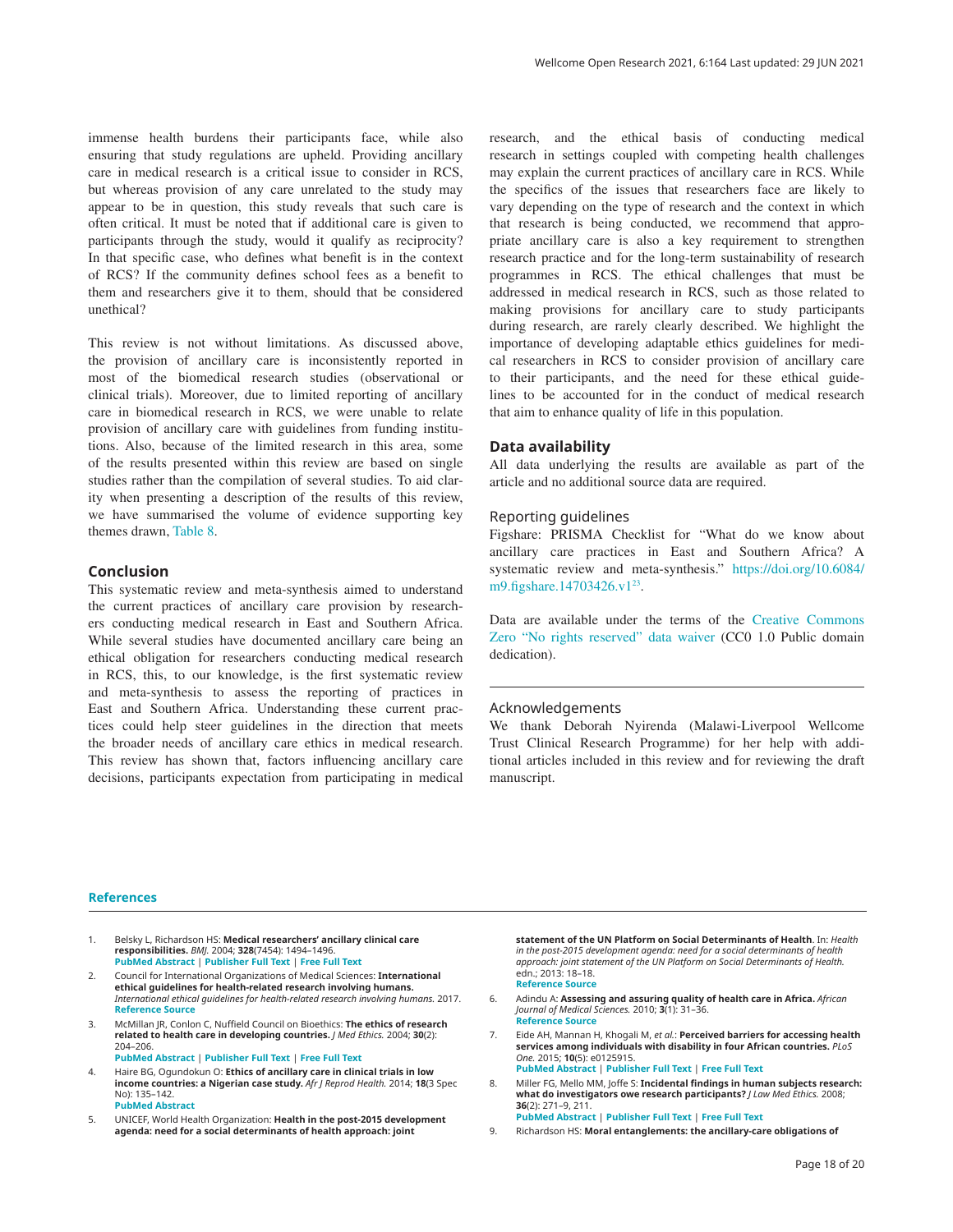<span id="page-18-0"></span>**medical researchers.** Oxford University Press. 2012. **[Publisher Full Text](http://dx.doi.org/10.1093/acprof:oso/9780195388930.001.0001)**

- 10. Krubiner CB, Syed RH, Merritt MW: **Health researcher's ancillary-care responsibilities in low-resource settings: The landscape of institutional guidance.** *IRB.* 2015; **37**(3): 12–19. **[PubMed Abstract](http://www.ncbi.nlm.nih.gov/pubmed/26331186)**
- **Merritt MW: Health Researchers' Ancillary Care Obligations in Low-Resource Settings How Can We Tell What Is Morally Required?** *Kennedy Inst Ethics J.* 2011; **21**(4): 311–47. **[PubMed Abstract](http://www.ncbi.nlm.nih.gov/pubmed/22187929)** | **[Publisher Full Text](http://dx.doi.org/10.1353/ken.2011.0019)** | **[Free Full Text](http://www.ncbi.nlm.nih.gov/pmc/articles/3576820)**
- 12. Rulli T, Millum J: **Rescuing the duty to rescue.** *J Med Ethics.* 2016; **42**(4): 260–264. **[PubMed Abstract](http://www.ncbi.nlm.nih.gov/pubmed/24790055)** | **[Publisher Full Text](http://dx.doi.org/10.1136/medethics-2013-101643)**
- 13. MacKay D, Rulli T: **The Duty to Rescue and Investigators' Obligations.** *Kennedy Inst Ethics J.* 2017; **27**(1): 71–105. **[PubMed Abstract](http://www.ncbi.nlm.nih.gov/pubmed/28366904)** | **[Publisher Full Text](http://dx.doi.org/10.1353/ken.2017.0004)**
- 14. Grant RW, Sugarman J: **Ethics in human subjects research: do incentives matter?** *J Med Philos.* 2004; **29**(6): 717–738. **[PubMed Abstract](http://www.ncbi.nlm.nih.gov/pubmed/15590518)** | **[Publisher Full Text](http://dx.doi.org/10.1080/03605310490883046)**
- 15. Emanuel EJ: **Undue inducement: nonsense on stilts?** *Am J Bioeth.* 2005; **5**(5): 9–13; discussion W18–11, W17. **[PubMed Abstract](http://www.ncbi.nlm.nih.gov/pubmed/16179296)** | **[Publisher Full Text](http://dx.doi.org/10.1080/15265160500244959)**
- 16. Fisher JA: **Expanding the frame of "voluntariness" in informed consent: structural coercion and the power of social and economic context.** *Kennedy Inst Ethics J.* 2013; **23**(4): 355–379. **[PubMed Abstract](http://www.ncbi.nlm.nih.gov/pubmed/24552076)** | **[Publisher Full Text](http://dx.doi.org/10.1353/ken.2013.0018)**
- 17. Ravinetto RM, Afolabi MO, Okebe J, *et al.*: **Participation in medical research as a resource-seeking strategy in socio-economically vulnerable communities: call for research and action.** *Trop Med Int Health.* 2015; **20**(1): 63–66. **[PubMed Abstract](http://www.ncbi.nlm.nih.gov/pubmed/25302444)** | **[Publisher Full Text](http://dx.doi.org/10.1111/tmi.12396)**
- 18. Nyirenda D, Sariola S, Kingori P, *et al.*: **Structural coercion in the context of community engagement in global health research conducted in a low resource setting in Africa.** *BMC Med Ethics.* 2020; **21**(1): 90. **[PubMed Abstract](http://www.ncbi.nlm.nih.gov/pubmed/32957967)** | **[Publisher Full Text](http://dx.doi.org/10.1186/s12910-020-00530-1)** | **[Free Full Text](http://www.ncbi.nlm.nih.gov/pmc/articles/7504839)**
- 19. Lott JP: **Module three: vulnerable/special participant populations.** *Dev World Bioeth.* 2005; **5**(1): 30–54. **[PubMed Abstract](http://www.ncbi.nlm.nih.gov/pubmed/15748177)** | **[Publisher Full Text](http://dx.doi.org/10.1111/j.1471-8847.2005.00101.x)**
- 20. Emanuel EJ, Abdoler E, Stunkel L: **Research ethics: How to treat people who participate in research.** *Bethesda: National Institutes of Health.* 2010.
- 21. Dal-Ré R, Rid A, Emanuel E, *et al.*: **The potential exploitation of research participants in high income countries who lack access to health care.** *Br J Clin Pharmacol.* 2016; **81**(5): 857–864. **[PubMed Abstract](http://www.ncbi.nlm.nih.gov/pubmed/26743927)** | **[Publisher Full Text](http://dx.doi.org/10.1111/bcp.12879)** | **[Free Full Text](http://www.ncbi.nlm.nih.gov/pmc/articles/4834591)**
- 22. Moher D, Liberati A, Tetzlaff J, *et al.*: **Preferred reporting items for systematic reviews and meta-analyses: the PRISMA statement.** *PLoS Med.* 2009; **6**(7): e1000097
	- **[PubMed Abstract](http://www.ncbi.nlm.nih.gov/pubmed/19621072)** | **[Publisher Full Text](http://dx.doi.org/10.1371/journal.pmed.1000097)** | **[Free Full Text](http://www.ncbi.nlm.nih.gov/pmc/articles/2707599)**
- 23. Kapumba B: **PRISMA Checklist for "What do we know about ancillary care practices in East and Southern Africa? A systematic review and metasynthesis".** *figshare.* Dataset. 2021. **[http://www.doi.org/10.6084/m9.figshare.14703426.v](http://www.doi.org/10.6084/m9.figshare.14703426.v1)1**
- 24. Pearson A: **Balancing the evidence: incorporating the synthesis of qualitative data into systematic reviews.** *JBI Reports.* 2004; **2**(2): 45–64. **[Publisher Full Text](http://dx.doi.org/10.1111/j.1479-6988.2004.00008.x)**
- 25. Pearson A, Rittenmeyer L, Robertson-Malt S: **Synthesizing qualitative evidence**. Lippincott Williams & Wilkins Philadelphia, PA: 2011. **[Reference Source](https://nursing.lsuhsc.edu/JBI/docs/JBIBooks/Syn_Qual_Evidence.pdf)**
- 26. Dixon-Woods M, Sutton A, Shaw R, *et al.*: **Appraising qualitative research for inclusion in systematic reviews: a quantitative and qualitative comparison of three methods.** *J Health Serv Res Policy.* 2007; **12**(1): 42–47. **[PubMed Abstract](http://www.ncbi.nlm.nih.gov/pubmed/17244397)** | **[Publisher Full Text](http://dx.doi.org/10.1258/135581907779497486)**
- 27. Lewin S, Glenton C, Munthe-Kaas H, *et al.*: **Using qualitative evidence in decision making for health and social interventions: an approach to assess confidence in findings from qualitative evidence syntheses (GRADE-CERQual).** *PLoS Med.* 2015; **12**(10): e1001895. **[PubMed Abstract](http://www.ncbi.nlm.nih.gov/pubmed/26506244)** | **[Publisher Full Text](http://dx.doi.org/10.1371/journal.pmed.1001895)** | **[Free Full Text](http://www.ncbi.nlm.nih.gov/pmc/articles/4624425)**
- 28. Shea BJ, Reeves BC, Wells G, *et al.*: **AMSTAR 2: a critical appraisal tool for systematic reviews that include randomised or non-randomised studies of healthcare interventions, or both.** *BMJ.* 2017; **358**: j4008. **[PubMed Abstract](http://www.ncbi.nlm.nih.gov/pubmed/28935701)** | **[Publisher Full Text](http://dx.doi.org/10.1136/bmj.j4008)** | **[Free Full Text](http://www.ncbi.nlm.nih.gov/pmc/articles/5833365)**
- 29. Finfgeld DL: **Metasynthesis: the state of the art--so far.** *Qual Health Res.* 2003; **13**(7): 893–904. **[PubMed Abstract](http://www.ncbi.nlm.nih.gov/pubmed/14502956)** | **[Publisher Full Text](http://dx.doi.org/10.1177/1049732303253462)**
- 30. Zimmer L: **Qualitative meta-synthesis: a question of dialoguing with texts.** *J Adv Nurs.* 2006; **53**(3): 311–318. **[PubMed Abstract](http://www.ncbi.nlm.nih.gov/pubmed/16441536)** | **[Publisher Full Text](http://dx.doi.org/10.1111/j.1365-2648.2006.03721.x)**
- 31. Thomas J, Harden A: **Methods for the thematic synthesis of qualitative research in systematic reviews.** *BMC Med Res Methodol.* 2008; **8**: 45. **[PubMed Abstract](http://www.ncbi.nlm.nih.gov/pubmed/18616818)** | **[Publisher Full Text](http://dx.doi.org/10.1186/1471-2288-8-45)** | **[Free Full Text](http://www.ncbi.nlm.nih.gov/pmc/articles/2478656)**
- 32. Lucas PJ, Baird J, Arai L, *et al.*: **Worked examples of alternative methods**

**for the synthesis of qualitative and quantitative research in systematic reviews.** *BMC Med Res Methodol.* 2007; **7**: 4. **[PubMed Abstract](http://www.ncbi.nlm.nih.gov/pubmed/17224044)** | **[Publisher Full Text](http://dx.doi.org/10.1186/1471-2288-7-4)** | **[Free Full Text](http://www.ncbi.nlm.nih.gov/pmc/articles/1783856)**

- 33. Embleton L, Ott MA, Wachira J, *et al.*: **Adapting ethical guidelines for adolescent health research to street-connected children and youth in lowand middle-income countries: a case study from western Kenya.** *BMC Med Ethics.* 2015; **16**: 89. **[PubMed Abstract](http://www.ncbi.nlm.nih.gov/pubmed/26687378)** | **[Publisher Full Text](http://dx.doi.org/10.1186/s12910-015-0084-y)** | **[Free Full Text](http://www.ncbi.nlm.nih.gov/pmc/articles/4684915)**
- 34. Kamuya DM, Theobald SJ, Munywoki PK, *et al.*: **Evolving friendships and shifting ethical dilemmas: fieldworkers' experiences in a short term community based study in Kenya.** *Dev World Bioeth.* 2013; **13**(1): 1–9. **[PubMed Abstract](http://www.ncbi.nlm.nih.gov/pubmed/23433316)** | **[Publisher Full Text](http://dx.doi.org/10.1111/dewb.12009)** | **[Free Full Text](http://www.ncbi.nlm.nih.gov/pmc/articles/3662996)**
- 35. Lairumbi GM, Parker M, Fitzpatrick R, *et al.*: **Forms of benefit sharing in global health research undertaken in resource poor settings: a qualitative study of stakeholders' views in Kenya.** *Philos Ethics Humanit Med.* 2012; **7**: 7. **[PubMed Abstract](http://www.ncbi.nlm.nih.gov/pubmed/22251457)** | **[Publisher Full Text](http://dx.doi.org/10.1186/1747-5341-7-7)** | **[Free Full Text](http://www.ncbi.nlm.nih.gov/pmc/articles/3274462)**
- 36. Vreeman R, Kamaara E, Kamanda A, *et al.*: **A qualitative study using traditional community assemblies to investigate community perspectives on informed consent and research participation in western Kenya.** *BMC Med Ethics.* 2012; **13**: 23. **[PubMed Abstract](http://www.ncbi.nlm.nih.gov/pubmed/23009744)** | **[Publisher Full Text](http://dx.doi.org/10.1186/1472-6939-13-23)** | **[Free Full Text](http://www.ncbi.nlm.nih.gov/pmc/articles/3515354)**
- 37. Oduwo E, Edwards SJL: **A systematic review of factors affecting children's right to health in cluster randomized trials in Kenya.** *Trials.* 2014; **15**: 287. **[PubMed Abstract](http://www.ncbi.nlm.nih.gov/pubmed/25027410)** | **[Publisher Full Text](http://dx.doi.org/10.1186/1745-6215-15-287)** | **[Free Full Text](http://www.ncbi.nlm.nih.gov/pmc/articles/4223386)**
- 38. Kamuya DM, Marsh V, Njuguna P, *et al.*: **"***When they see us, it's like they have seen the benefits***!": experiences of study benefits negotiations in community-based studies on the Kenyan Coast.** *BMC Med Ethics.* 2014; **15**:
	- 90. **[PubMed Abstract](http://www.ncbi.nlm.nih.gov/pubmed/25539983)** | **[Publisher Full Text](http://dx.doi.org/10.1186/1472-6939-15-90)** | **[Free Full Text](http://www.ncbi.nlm.nih.gov/pmc/articles/4391117)**
- 39. Chou VB, Omer SB, Hussain H, *et al.*: **The costs associated with adverse event procedures for an international HIV clinical trial determined by activitybased costing.** *J Acquir Immune Defic Syndr.* 2007; **46**(4): 426–432. **[PubMed Abstract](http://www.ncbi.nlm.nih.gov/pubmed/17786129)** | **[Publisher Full Text](http://dx.doi.org/10.1097/QAI.0b013e318156ee37)**
- 40. Devries KM, Child JC, Elbourne D, *et al.*: **"I never expected that it would**  happen, coming to ask me such questions":Ethical aspects of asking<br>children about violence in resource poor settings. Trials. 2015; 16: 516.<br>[PubMed Abstract](http://www.ncbi.nlm.nih.gov/pubmed/26558829) | [Publisher Full Text](http://dx.doi.org/10.1186/s13063-015-1004-7) | [Free Full Text](http://www.ncbi.nlm.nih.gov/pmc/articles/4642767)
- 41. Mtunthama N, Malamba R, French N, *et al.*: **Malawians permit research bronchoscopy due to perceived need for healthcare.** *J Med Ethics.* 2008; **34**(4): 303–307. **[PubMed Abstract](http://www.ncbi.nlm.nih.gov/pubmed/18375686)** | **[Publisher Full Text](http://dx.doi.org/10.1136/jme.2007.020461)**
- 42. Mfutso-Bengo J, Manda-Taylor L, Masiye F: **Motivational factors for participation in biomedical research: evidence from a qualitative study of biomedical research participation in Blantyre District, Malawi.** *J Empir Res Hum Res Ethics.* 2015; **10**(1): 59–64. **[PubMed Abstract](http://www.ncbi.nlm.nih.gov/pubmed/25742667)** | **[Publisher Full Text](http://dx.doi.org/ 10.1177/1556264614559888)**
- 43. Gooding K, Phiri M, Peterson I, *et al.*: **Six dimensions of research trial acceptability: how much, what, when, in what circumstances, to whom and why?** *Soc Sci Med.* 2018; **213**: 190–198. **[PubMed Abstract](http://www.ncbi.nlm.nih.gov/pubmed/30142500)** | **[Publisher Full Text](http://dx.doi.org/10.1016/j.socscimed.2018.07.040)**
- 44. Mfutso-Bengo J, Ndebele P, Jumbe V, *et al.*: **Why do individuals agree to enrol in clinical trials? A qualitative study of health research participation in Blantyre, Malawi.** *Malawi Med J.* 2008; **20**(2): 37–41. **[PubMed Abstract](http://www.ncbi.nlm.nih.gov/pubmed/19537430)** | **[Publisher Full Text](http://dx.doi.org/10.4314/mmj.v20i2.10898)** | **[Free Full Text](http://www.ncbi.nlm.nih.gov/pmc/articles/3345665)**
- 45. Sullivan K, Mtande T, Jaffe E, *et al.*: **Views among Malawian women about joining HIV prevention clinical trials when pregnant.** *AIDS Res Ther.* 2020; **17**(1): 27 **[PubMed Abstract](http://www.ncbi.nlm.nih.gov/pubmed/32460804)** | **[Publisher Full Text](http://dx.doi.org/10.1186/s12981-020-00271-6)** | **[Free Full Text](http://www.ncbi.nlm.nih.gov/pmc/articles/7251879)**
- 46. Barsdorf N, Maman S, Kass N, *et al.*: **Access to treatment in HIV prevention trials: perspectives from a South African community.** *Dev World Bioeth.* 2010; **10**(2): 78–87. **[PubMed Abstract](http://www.ncbi.nlm.nih.gov/pubmed/19793135)** | **[Publisher Full Text](http://dx.doi.org/10.1111/j.1471-8847.2009.00265.x)** | **[Free Full Text](http://www.ncbi.nlm.nih.gov/pmc/articles/2891264)**
- 47. Ramjee G, Coumi N, Dladla-Qwabe N, *et al.*: **Experiences in conducting multiple community-based HIV prevention trials among women in KwaZulu-Natal, South Africa.** *AIDS Res Ther.* 2010; **7**: 10. **[PubMed Abstract](http://www.ncbi.nlm.nih.gov/pubmed/20416063)** | **[Publisher Full Text](http://dx.doi.org/10.1186/1742-6405-7-10)** | **[Free Full Text](http://www.ncbi.nlm.nih.gov/pmc/articles/2869332)**
- 48. Nkosi B, Seeley J, Chimbindi N, *et al.*: **Managing ancillary care in resourceconstrained settings: Dilemmas faced by frontline HIV prevention researchers in a rural area in South Africa.** *Int Health.* 2020; **12**(6): 543–550. **[PubMed Abstract](http://www.ncbi.nlm.nih.gov/pubmed/33165553)** | **[Publisher Full Text](http://dx.doi.org/10.1093/inthealth/ihaa045)** | **[Free Full Text](http://www.ncbi.nlm.nih.gov/pmc/articles/7651306)**
- 49. Essack Z, Koen J, Barsdorf N, *et al.*: **Stakeholder perspectives on ethical challenges in HIV vaccine trials in South Africa.** *Dev World Bioeth.* 2010; **10**(1): 11–21. **[PubMed Abstract](http://www.ncbi.nlm.nih.gov/pubmed/19459900)** | **[Publisher Full Text](http://dx.doi.org/10.1111/j.1471-8847.2009.00254.x)**
- 50. Ward CL, Shaw D, Anane-Sarpong E, *et al.*: **The Ethics of Health Care Delivery in a Pediatric Malaria Vaccine Trial: The Perspectives of Stakeholders From Ghana and Tanzania.** *J Empir Res Hum Res Ethics.* 2018; **13**(1): 26–41. **[PubMed Abstract](http://www.ncbi.nlm.nih.gov/pubmed/29179625)** | **[Publisher Full Text](http://dx.doi.org/10.1177/1556264617742236)**
- 51. Ngongo PB, Priddy F, Park H, *et al.*: **Developing standards of care for HIV prevention research in developing countries -- a case study of 10 research centers in Eastern and Southern Africa.** *AIDS Care.* 2012; **24**(10): 1277–1289. **[PubMed Abstract](http://www.ncbi.nlm.nih.gov/pubmed/22452384)** | **[Publisher Full Text](http://dx.doi.org/10.1080/09540121.2012.656572)**